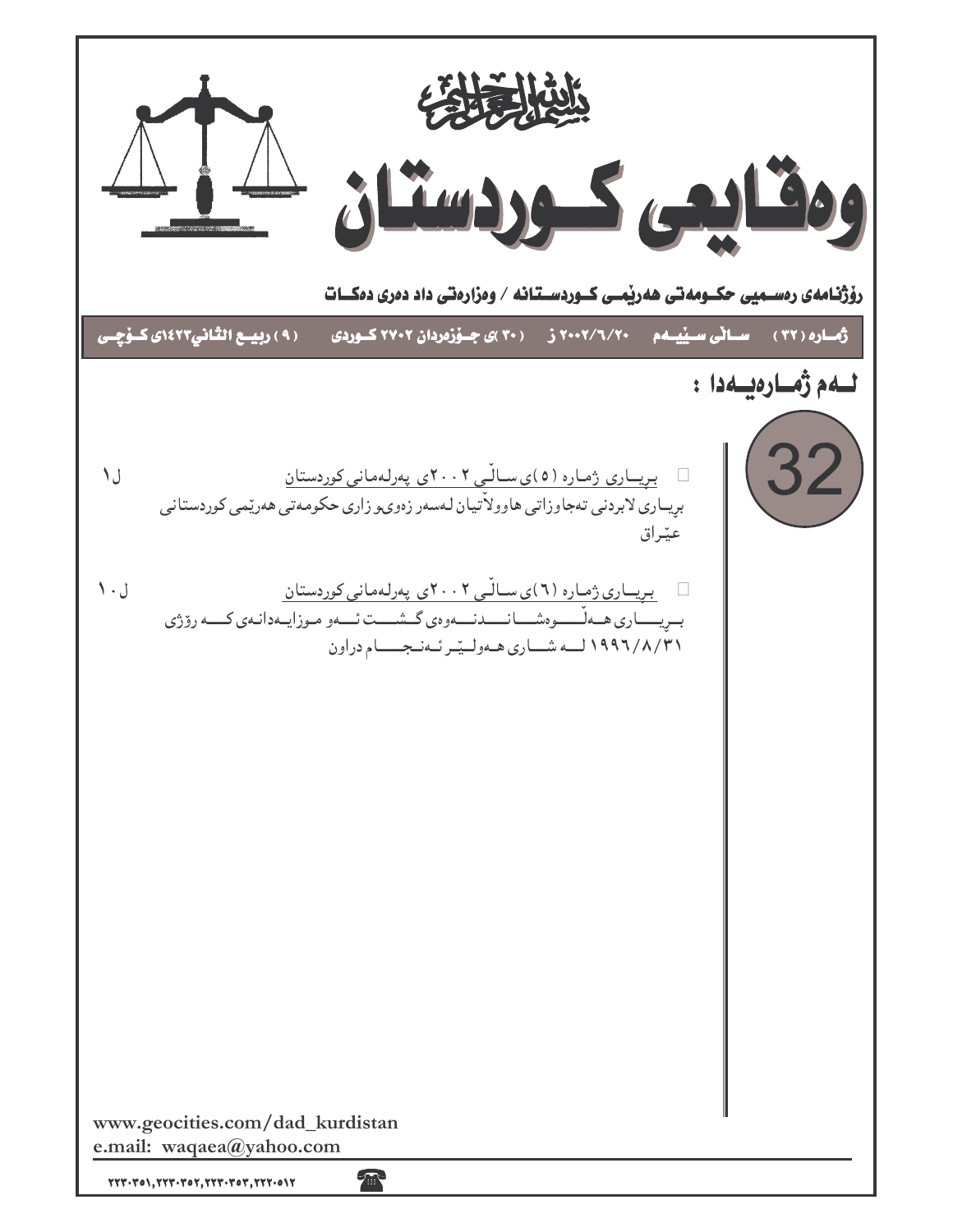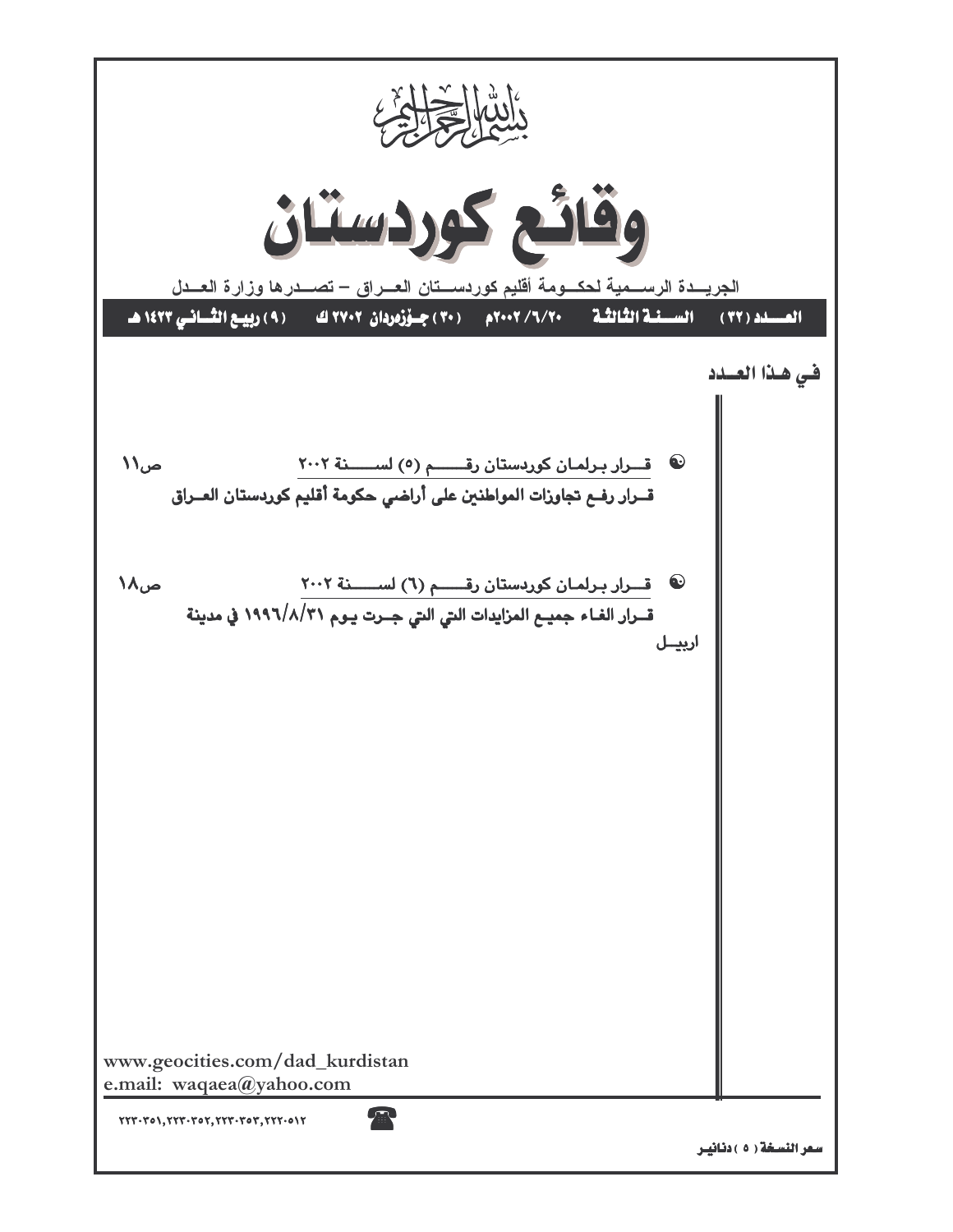به نساوی خسوای به خشسندهو میهر دیسان ىه نــاوى گەنــــەوە ئه نجــومەنى نيشتمانيى كوردســـتان ــ عيْــراق ژمارەى بىريسار : ە رۆژى بىريسار : ٢٠٠٢/٥/٢٧

" بسريسســار "

پشت بـه حوکمـهکانی برِگـه (۱)ی مـاددهی (٥٦) لـه یاسـای ژمـاره (۱)ی هـهموارکراوی سـالّی (۱۹۹۲)و لهسهر داوای وهزیری شارهوانی و گهشت و گوزار و رِهزامهندی ئهنجومـهنی وهزیـران ، ئەنجومــەنى نيــشتمانيي كوردســتانى عێــراق لـــە دانيــشتنى ئاســايي ژمــارە (١٨)ى رۆژى (٢٠٠٢/٥/٢٧) يدا ئهم بريارهي خوارهوهيدا :

ىەكـەم:

يصاسحا

- ۱) هەموو ئەو زەوىھوزارە كشتوكالْپيانەي كە مولْكى پوختى (صرف) ئەشخاصىي تـەبپعين و زەوپيەكانى مولّكى دەولّەت كە كەسانێك مافى تەسەروفيان تێدا ھەيەو كـﻪ ﻟـﻪ ﭼﻮﺍﺭﭼێﻮﻩﻯ ئهو يارچه زهويانهي لـهم خـشته هاويێچانهدا ديـاري كـراون و هاوولأتييـان بـه شـێوهيهكي نایاسـایی بـهر لـه سـالّی (١٩٧٥) خـانوری نـشینهییان لهسـهر دروسـت کـردووهو ، بـه ییّـی تەصامىمى بنەرەتى كەوتوونەتە نـاو ناوچـە نـشىنەييەكانەوە بـە نـاوى ئـەو شـارەوانىييەوە تۆمار دەكرێن كە ئەو زەوپپانەيان تێداپە ٠
- ۲) پێویسته لهسهر شارهوانیپهکان ئهو زهویانهبه پێی واقیعی حالّی خانووه دروستکراوهکان دابـر دابر (فـرز)کهن و قهرهبووی خاوهن ئهو زهوییانـهو خـاوهن کێڵگـه تهصـهروفکراوهکان بدەنەوە بەوەي ، كە ھەر مەتریكى چوارگۆشە لە زەويى مولكى تەصەروفى ئەشخاص (٢٠٠) دوو سەد فلسى بدەنى، ، ھەر مەترىكى چوار گۆشەيش كە مولكى دەولەتەو كەسانىڭ مـافى تەصەروفيان تێيدا ھەيە (٥٠) يەنجا فلسى بدەنىٚ.
- ۳) ئــهو يــيّ لىمّراكيّـشاوه (المتجـاوز) ى كـه خـانووى نـشينهى خــوّى لهســهر ئــهو زهوييانــه دروست کردووه یان ورەسه شەرعیەکانی مافی ئەوەی ھەیە ، کـه بەرامبـەر بـه ھـەر مـەترە چوارگۆشەپەك (٤) چوار دىنار بدات و يارچەكەي بكات بە مولكى خۆي .

دوومم :

ئەو كەسانەي كە خانووي نشينەييان ، بـۆ خۆيـان ، بـەر لـە (١//١/١٠٠) لەسـەر زەويـي مـولْكي هەريم يان مولاكى دەولّەت دروست كردووەو مافى تەصـەروفى ئەشخاصـيان تيدا ھەيـەو لـە چوارچێوەی ئەۋ پارچە زەوپپانەی لەم خشتە ھاوپێچەدا دىيارى كراون و بـە يێـى تەصـامىمى بنەرەتى كەتورنەتە ناۋ ئاۋچە ئشلىلەيلەكانلوۋە شارەرانىيەكان بۆيان ھەيە بىكەن بە مولكيـان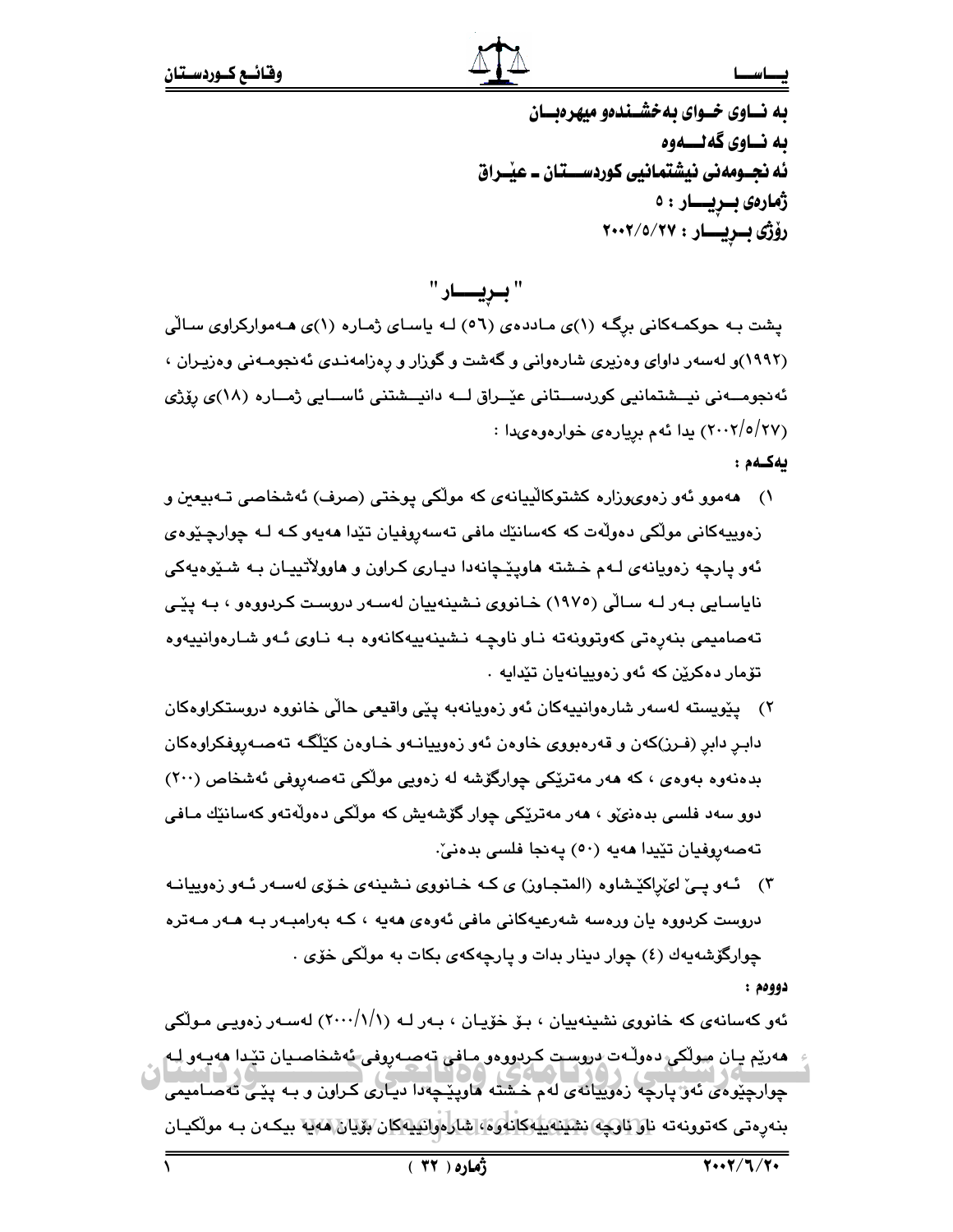به نرخێکي گونجاو ، ئەو نرخەش لە لايەن ليژنەگەلى خەملّەوە کە وەزارەتى شارەوانى و گەشت و گوزار به هاوبهشیی نوێنهرانی وهزارهتی دارایی و ئابووری و وهزارهتی کشتوکال و ئـاودێری و دايەرەكانى تۆمارى عقارى يێكيان دەھێنىٚ ، دەخەملٚێنرێت . سىيەم :

- ١) یی ّ لویّ(لکیّش (المتجاوز) خوّی یان وهرهسه شهرعییهکانی له ماوهی یـهك سـالّدا (كـه لـه رۆژى بەكارخىستنى ئـەو بريـارەوە دەسـت يـئ دەكـا) داواكارييـەك بـۆ بـە موڭك كردنەكـە پێشکهش دهکهن به شـارهوانيي مهڵبهندي عقارهکـه ، بـه مـهرجيّ نـاوي سـياني و پيشهو جێگای کاروکاسبی و جێگا و روویـهری عقـاره یـیْ لهسـهر درێژکراوهکـه (المتجـاوز علیـه) و جۆرى بېناپەكەو ماددە بەكارھێنراوەكانى تێدا بنووسى٘ و ھەموو بەلگەنامە داواكراوەكانيشى له گەلدابى . شارەوانيەكەش دواي تـەواوكردنى تـەدقيق ، داواكارييـەكان ھەوالّـەي وەزارەت دهکات و ، پیّ لوێراکێشیش دهبیؒ له ماوهی (۳) سیّ مانگدا (که له رۆژی پێشکهش کردنـی داواکهبهوه دهست ییّ دهکا) موراجهعهی شارهوانییهکه بکات بـۆ ئـهوهی پـارهی تـهملیك و رەسمى ئيجازەي بيناكردن و رەسمەكانى دى كە دەكەوپتە ئەستۆي بدات .
- ۲) ئەگەر پیّ لىّ(پاكێش ، لەو ماوەيەدا كـه لـه برِگـه (۱)ى سـەرەوەدا ديـارى كـراوە بـه بـیّ مەعزەرەتێکى بەجىٚ داواکاريى بە مولّك كردنەكەي پێشكەش نـﻪكرد يـان يـارەي بـﻪ مولّك کردنهکه یان ئەرك و مەسرەفى ترى نەدا ، ئەوە لەو بارەدا مافى بە مولّك كردنەكەي نامێنىٚ و هەرجيەكيشى دروست كردېے ، بـه زەوى بيناكەيشەوە بـه نـاوى شـارەوانييەكەوە تۆمـار دهکریت و ، شارهوانیپهکهش به پیّی یاسای ژماره (۳۲)ی سالّی (۱۹۸۲)ی فروّشتن و بـه كرێدانى مولك و مالّى دەولّەت بۆى ھەيە تەسەروفى تێدا بكات .
- ۳) بينايەك يـێ لـیُـزاکێشی تێدا کرابیٚ شەرت و شرووتی ئەوەپـە کـﻪ بـﻪ ماددەگـﻪلێ دروسـت کرابیؒ پیرو٘ و رێنماییهکان رێِگا بدات که خانوویان پیؒ دروست بکرێت ٠
- ٤) ناشيٌ له يهك پارچه زەوى زياتر بكريْت به مولّكى خاوەن داواكارپيهكه ، بـه مـەرجێكيش که رووبهري ئهو پارچه زهوييه له مهرکهزي پارێزگادا له (۲۵۰ م۲) نهترازيّو ، لـه مهرکـهزي قــهزادا لــه (٣٥٠ م٢) نــهترازيّ و ، لــه مهركــهزي ناحيــهدا لــه (٤٠٠ م٢) نــهترازيّو ، ئــهو رووبهرانهش که زياترن نرخهکانيان به پێي نرخي باو (السائده) دهخـهملێنرێن ، بـه مـهرجيّ که له ههموو حالّهتێکدا رووبهري پارچهپهك له (۸۰۰ م۲) تێنهپهرێ .
- ٥) ييْ ليْراكيْش ييْويستە لەسەرى بەلْيْننامەيەكى نووسراو (تعهد خطي) ييْشكەش بكات كە
- نه خوّى ، نه هاوسه ره كهي، انه منداله نابالغه كاني خانوريان نييهو پيشتريش به هني شنيوهيّهك نه له دهولَهڪو نه له ههرييميش سوودمهند نهبووبن .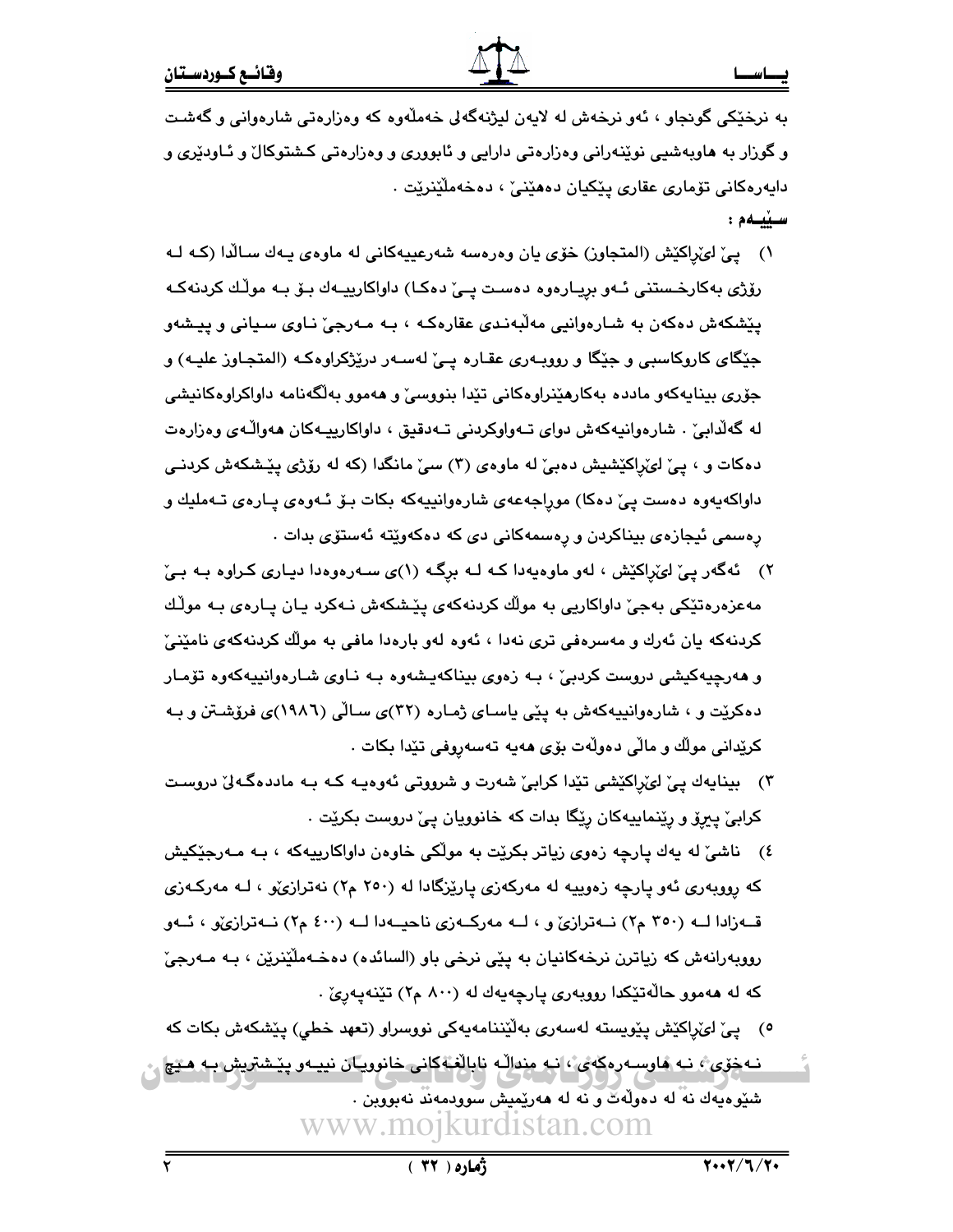٦) ئەگەر ھات و داواكـاريى بـه مولّك كردنەكـه ، درايـه دواوه بـه هـۆى ئـهوهى كـه جێگـاى عقارەكە پێچەوانەي تەصاميمى بنەرەتى يان تەفصىلييە ، ئەوە لەو بارەدا پێويستە لەسەر شارهوانی ، به خۆرايى ، به پارچه زەويى لەبار قەرەبوويان بكاتەوە بـه مـەرجىّ لـه ھـەموو حالّهتيکدا روويهرهکـهي لـه (٢٠٠ م٢) زيـاتر نـهبيّ و لـه جێگايـهکي لهباريـشدا بێـت و ، يـيّ لوټراکێشیش مافي خۆپەتى لە کیسەی خـۆی ، خانووەکـەی برووخێنـێ و داروپـەردووەکـەی (أنقاض) ببات .

چــوارەم :

- ۱) هەر بینایەك بە پیّ لوێڕاكێشان دوای (۱/ / ۲۰۰۰) دروست كرابیْ ، لا دەبریْ .
- ۲) هەر كەسىێ ، دواى بەكارخىستنى ئـەم برِيـارە ، بـە پـێ لىێراكێشى بينـا لەسـەر زەويـى شارهواني يان هەرپّم له سنووري شارهوانيدا دروست بكات ماوەپەك حەپس دەكرىّ لە شەش مانگ کهمتر نهبیؒ یان (۱۰۰۰۰) ده ههزار دینار غهرامه دهکرێت و به پێی یاساگهلی بهرکاریش خانووهکهی ، لهسهر ئهرك و مهسرهفی خۆی ، دهرووخێنرێت .

ييْنجـەم :

قەدەغەيە دادگاكان گوێ لەو دەعوايانە بگـرن كـه لـه بەكارخـستنى حوكمـەكانى ئـەو بريـارەوە سەرھەلدەدەن ،

شەشــەم :

سەرۆكايەتى ئەنجومەنى وەزيران بۆي ھەيە رێنماييگەلى يێويـست بـۆ سـاناكردنى بەكارخـستنى حوكمەكانى ئەم بريارە دەربھێنىٚ .

حەوتەم :

مەر دەقىٰ پێچەوانەي حوكمەكانى ئەم برِيارە بێت ناخرێتە بەركار .

هەشتەم :

يێويسته وەزيرە يێوەنديدارەكان حوكمەكانى ئەم بريارە بخەنە بەركار. نۆيىەم :

ئهم برياره له رۆژى بلاْوكردنەوەي له (وەقايعى كوردستان) دا دەخرێتە بەركار .

د. رۆژنـوري شــاوەبس ســهروٰکي ئه نجــومــه ني نيشــتمـانيي کوردســتان ــ عيْــراق



www.mojkurdistan.com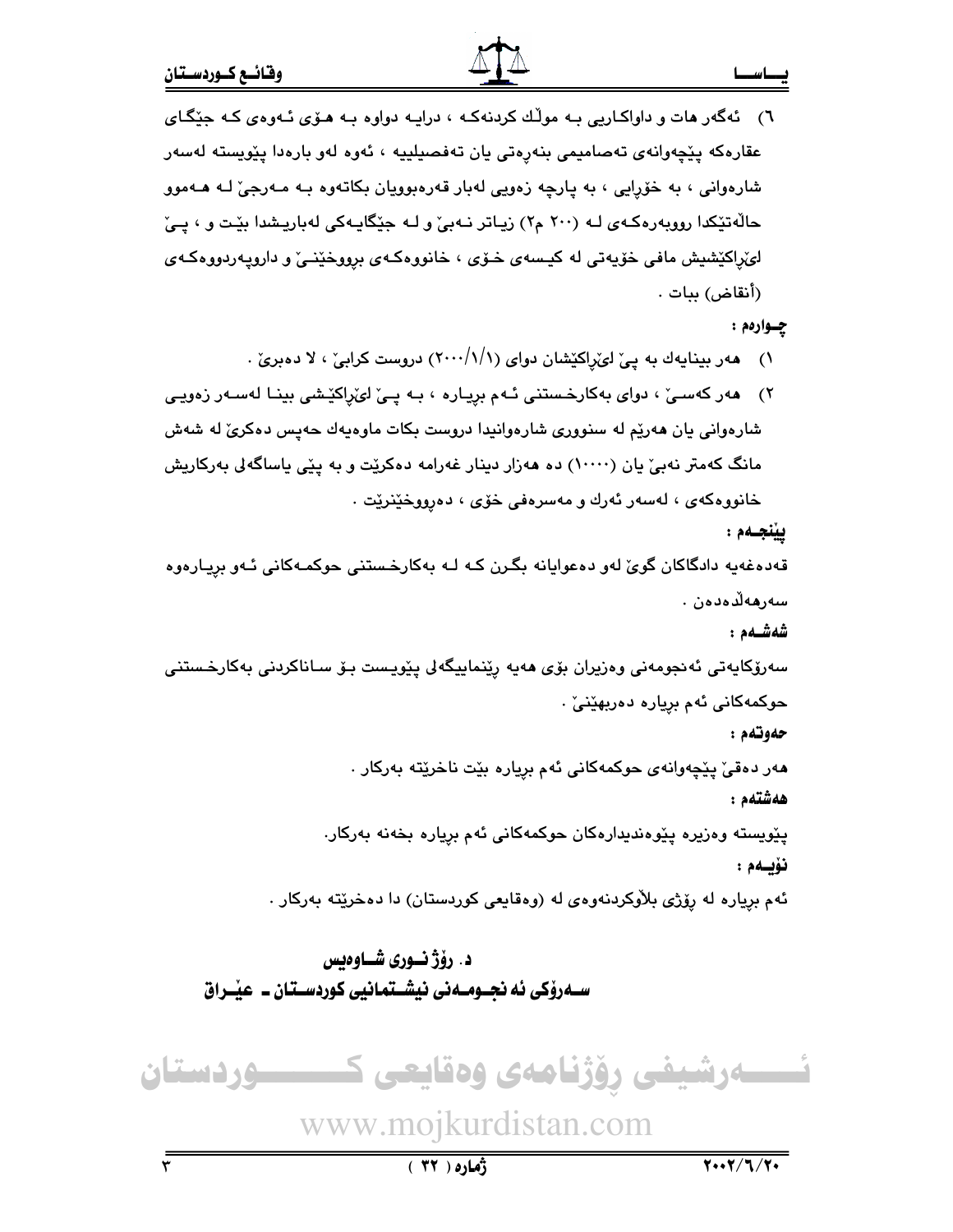| لیستی ناو و ژمارهی پارچهو ژمارهی پیْ لیْ دریْژگردووهکانی سهر ئهو پارچانه |  |  |
|--------------------------------------------------------------------------|--|--|
| له مەركەزى ياريزگاى ھەولير                                               |  |  |

| تيبينى                              | ژمارەى<br>موقاتهعه                                                           | ژمارەى                          | ژمارەى پىٰ لىٰ دريژگردووەكان                        | ڙ  |  |  |
|-------------------------------------|------------------------------------------------------------------------------|---------------------------------|-----------------------------------------------------|----|--|--|
| بەر لە سالْى ١٩٧٥ پێى               | ۲۰۸ وارش                                                                     | پارچه<br>719                    | ۲۱۱ تەيراوە ، پشت مزگەوتى                           |    |  |  |
| لەسەر درێژکراوە                     | تەيراوە                                                                      |                                 | حاجى عبدالله حەمامچى                                | ١  |  |  |
|                                     |                                                                              |                                 |                                                     |    |  |  |
| بەر لە سالّى ١٩٧٥ يێى               | ٥٤ وارش                                                                      | ۳٥٨                             | ٤٧ سەيداوە                                          | ۲  |  |  |
| لەسەر درێژکراوە                     |                                                                              |                                 |                                                     |    |  |  |
| بەر لە سالّى ١٩٧٥ پێى               | ٥٤ وارش                                                                      | $\mathcal{L} \cdot \mathcal{L}$ | ٥٢٤ سەيداوەى سەيد بەھيە                             | ٣  |  |  |
| لەسەر درێژکراوە                     |                                                                              |                                 |                                                     |    |  |  |
| بەر لە سالّى ١٩٧٥ پێى               | ٤٤ وارش                                                                      | ٧٢                              | ١١٤٤ گـــــــەرەكى بـــــــەھار                     | ٤  |  |  |
| لەسەر درێژکراوە                     |                                                                              |                                 | (گێٚمەدێٛ) رێۣگای مەخمور                            |    |  |  |
| بەر لە سالّى ١٩٧٥ پێى               | ۲۰۸ وارش                                                                     | <b>YYY</b>                      | ۹۷ تـــــــــــهیراوه ، پـــــــــشت                | ٥  |  |  |
| لەسەر درێژکراوە                     | تەيراوە                                                                      |                                 | قوتابخانەي ئەييوبييە                                |    |  |  |
| سالی ۱۹٦۰ بـه خـۆرايى               | ٥٤ وارش                                                                      | $\lambda \cdot \lambda$         | ٤٠٥ گەرِەكى گڵكەند                                  | ٦  |  |  |
| دابەش كراوە                         |                                                                              |                                 |                                                     |    |  |  |
|                                     | ۷۷۸ دهوروبهری شاری ههولیّر و گهرِهکهکانی مهحتهو ، سایلوّ و ، دووری ئهمن و ۸۰ |                                 |                                                     |    |  |  |
|                                     |                                                                              |                                 | تورق و جێگای دی ــ دوای راپهڕپن پێی لهسهر درێژکراوه | ٧  |  |  |
| دوای راپــــــــــــه پیٽـــــــــی |                                                                              |                                 | ۱۰۰ رێگای حەسارۆك و كۆيە     ۱۱۳ر۷     ۹۳ حەسارۆك   | ٨  |  |  |
| لەسەر درێڗٝکراوە                    |                                                                              |                                 |                                                     |    |  |  |
| ب1ر لـــه راپـــهږين پێــی          | ٥٤ وارش                                                                      | 11٤                             | ۳۰ سێتاقان ، نزیك برایهتی                           |    |  |  |
| لەسەر درێژکراوە                     |                                                                              |                                 |                                                     |    |  |  |
| ب1ر لـــه راپـــهږين پێـــى         | ه٤ وارش                                                                      | $\lambda \tau$                  | ۱ <mark>٤</mark> ٥ گەرەكى سێتاقان                   | ١. |  |  |
| لەسەر درێڗٝکراوە                    |                                                                              |                                 |                                                     |    |  |  |
| ب+ر لـــه راپـــهږين پێــی          | ۹٤ باداوه                                                                    | 2ACEYCOE                        | ۳۲۷۲ گەرەكى باداوە                                  |    |  |  |
| لەسەر درێژکراوە                     |                                                                              |                                 |                                                     |    |  |  |
|                                     |                                                                              | 0.0000000                       |                                                     | ۱۱ |  |  |
|                                     |                                                                              | 20007                           |                                                     |    |  |  |
|                                     |                                                                              | (وتختلف)                        |                                                     |    |  |  |

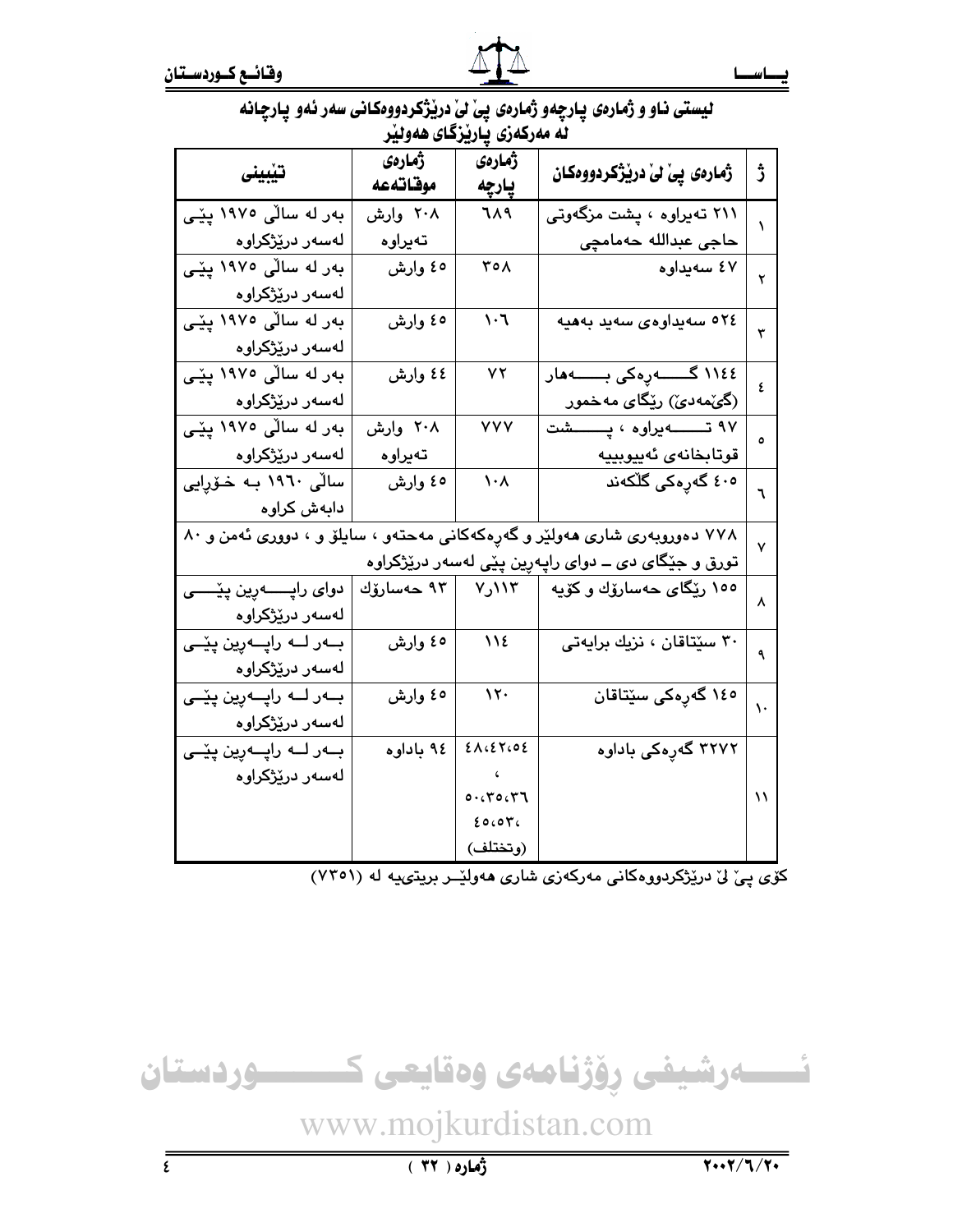| لیستی ناو و ژمارهۍ پارچه زهوی و ژمارهۍ پی ْلیْ دریْژْکردووهکانی سهر ئهو پارچانه |
|---------------------------------------------------------------------------------|
| له قەزا و ناحيەكانى پارێزگاى ھەولێر                                             |

|                                                                      | ژمارەي<br>موقاته عه           | ژمارەي<br>پارچه | ژمارەى پىٰ لىٰ دريژگردووەكان                                                  | ڗؙ           |
|----------------------------------------------------------------------|-------------------------------|-----------------|-------------------------------------------------------------------------------|--------------|
| دوای راپــهرِین پێـی لهســهر<br>درێڗ۫کراوه                           | ٤٣                            |                 | ١٢٤ كاني قرژالُه                                                              | A.           |
| دوای راپهږین پێی لهسهر درێژکراوه                                     | 75                            |                 | ٦٥٠ شارەوانى خەبات                                                            | ۲            |
| پـــێش راپــــهرين پێـــى<br>لەسەر درێژکراوە                         | $\backslash \cdot \backslash$ |                 | ۲۷۰ شارۆچكە <i>ى</i> قوشتەپە                                                  | ٣            |
| پـــێش راپـــــهرين پێــــى<br>لەسەر درێڗٝکراوە                      | ۱٦ شەقلأوە                    |                 | شەقلأوە                                                                       | ٤            |
| پـــێش راپـــــەرین پێــــی<br>لەسەر درێڗٝکراوە                      | ۱٦ شەقلأوە                    |                 | ٥ سابېراوه ــ شەقلأوه                                                         |              |
| پـــێش راپـــــهږين پێــــى<br>لەسەر درێژکراوە                       | ۱٦ شەقلأوە                    |                 | ۹ سابېراوه ــ شەقلاوە                                                         |              |
| پـــێش راپـــــهرين پێــــى<br>لەسەر درێڗٝکراوە                      | ۱٦ شەقلأوە                    |                 | ۱۱ پــشت مزگــهوتی حــاجی<br>رەشىيد مەيدان ، شەقلأوە                          |              |
| دوای رایـــــــــەرین پێــــــی<br>لەسەر درێژکراوە                   | ۳۲ چۆمان                      |                 | ٢١٦ چۆمان                                                                     | $\mathsf{o}$ |
| دوای رایـــــــــەرین پێــــــی<br>لەسەر درێڗٝکراوە                  | ۲۳ شۆرش                       |                 | ۳۸ شارەوانى شۆرش                                                              | ٦            |
| دواي راپــــــــــهرين پێـــــــي<br>لەسەر درێڗٝکراوە                | ۱ زارگەلى                     |                 | ۱۳۷ خەليفان                                                                   | ۷            |
| دوای رایــــــــــهرین پێـــــــی<br>لەسەر درێڗٝکراوە                | ۷۲ دارهتوو                    |                 | ۲۰۷ دارهتوو                                                                   | ٨            |
| لەسەر درێڗٝکراوە                                                     | 90<br>كەسنەزان<br>على پاشا    |                 | ٤٢١ كەسنەزان                                                                  | ٩            |
| پـــێش راپــــهږين پێــــى<br>لەسەر درێڗٝکراوە                       | ٥ عەينكاوە                    |                 | ٤٤٠ کـــوران عـــــهينکاوه .<br>بەلاشاوە                                      | $\lambda$    |
| دوای رایــــــــــهرین پێـــــــی<br>  لەسەر درێڗٝکراوە              | ٩<br>صلاح الدين               |                 | ١٧٥ ناحيهى صلاح الدين                                                         | $\lambda$    |
| لەسەر درێژکراوە                                                      |                               |                 | ۱۷۲ ییٚلــــــی دریےـــــــژکاریی<br>ئەوانىسەي لىسە ئۆرانىسەوە<br>گەراونەتەوە | $\lambda$    |
| لهسهر درێ <del>ژ</del> کراوه<br>دوای راپــــــه <i>پین</i> پێــــــی | ۱ زارگەلى                     |                 | ٤٣٢ خەليفان                                                                   | $\lambda$ ۳  |
| ِ لهسهر درێژکراوه                                                    | ۹۰ هەرير                      | ۸۹              | ۱۵٦۹ شارۆچكەي قەريــر                                                         | $\lambda$ ٤  |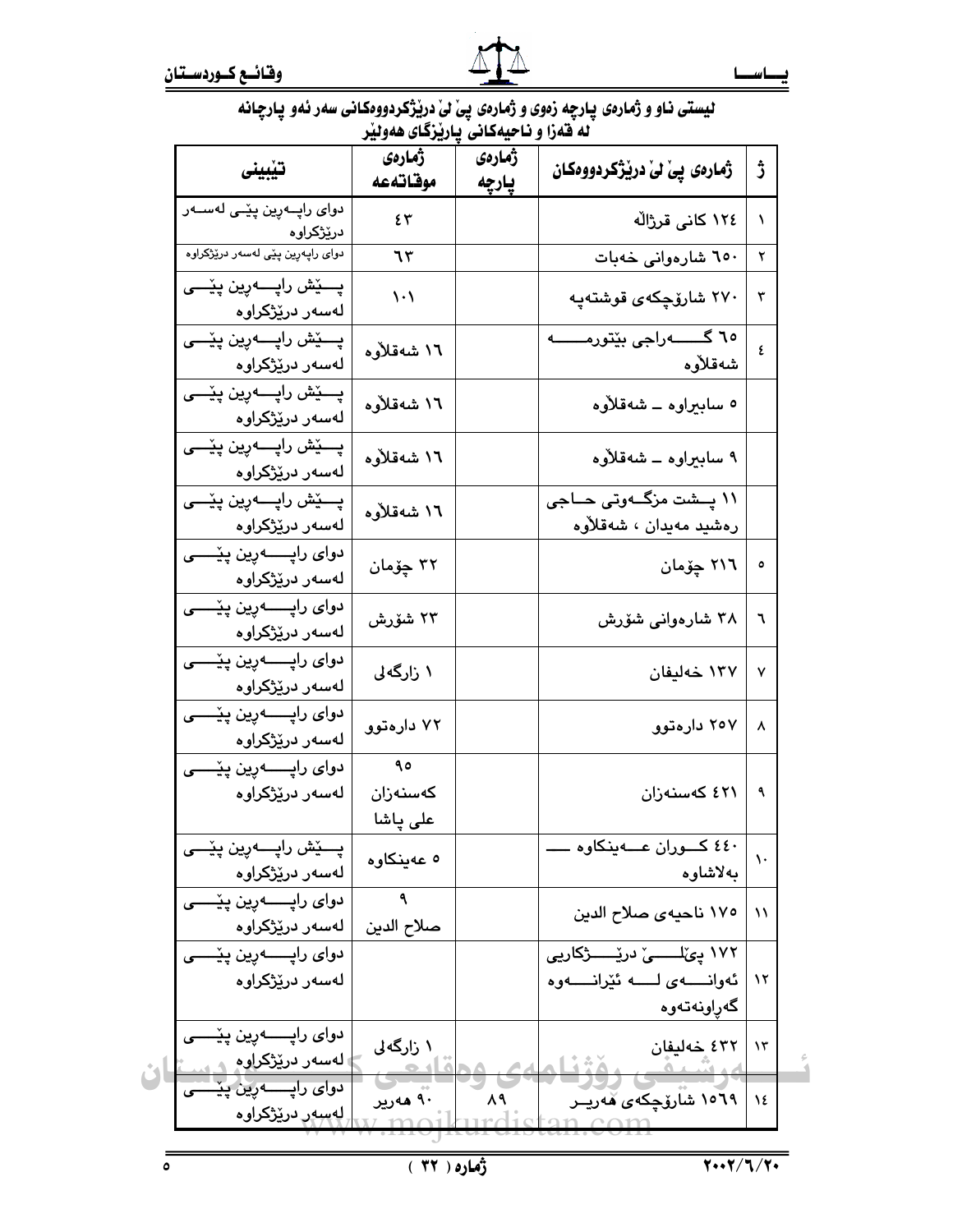| تيبينى                                                                  | ژمارەي<br>موقاته عه | ژمارەى<br>پارچه                          | ژمارەى پى لىٰ دريْژكاران    | ڗ |
|-------------------------------------------------------------------------|---------------------|------------------------------------------|-----------------------------|---|
| بەردەرەشى گچكە ، سالى ١٩٧٩ و<br>پاشانیش پیّ در <u>ێژب</u> ی لهسهر کراوه | ٦٠                  | 7/1                                      | ٦٤ گەرەكى بەر <i>د</i> ەرەش | ١ |
| بەردەرەشىى گىچكە ،                                                      |                     |                                          | ۱۸ گەرەكى بەردەرەش          |   |
| سالی ۱۹۷۹ و پاشانیش                                                     | ٦٣                  | $\frac{1}{\sqrt{2}}$                     |                             | ٢ |
| پێ٘ درێڗٝیی لهسهر کراوه                                                 |                     |                                          |                             |   |
| بەردەرەشىى گىچكە ،                                                      |                     |                                          |                             |   |
| سالی ۱۹۷۹ و پاشانیش                                                     | ٦٣                  | $VV$ و ۱/۲                               |                             |   |
| پیٚ درێژیی لهسهر کراوه                                                  |                     |                                          |                             |   |
| بەردەرەشىى گىچكە ،                                                      |                     |                                          |                             |   |
| سالی ۱۹۷۹ و یاشانیش                                                     | ٦٣                  | $VVE/\gamma$                             |                             |   |
| پێ٘ درێڗٝیی لهسهر کراوه                                                 |                     |                                          |                             |   |
| بەردەرەشىى گىچكە ،                                                      |                     |                                          |                             |   |
| سالی ۱۹۷۹ و پاشانیش                                                     | ٦٣                  | V39/1                                    |                             |   |
| پیٚ درێڗٝیی لهسهر کراوه                                                 |                     |                                          |                             |   |
| بەردەرەشىى گىچكە ،                                                      |                     |                                          |                             |   |
| سالی ۱۹۷۹ و یاشانیش                                                     | ٦٣                  | $V$ $\circ / \circ$                      |                             |   |
| پێ٘ درێڗٝیی لهسهر کراوه                                                 |                     |                                          |                             |   |
| بەردەرەشىى گىچكە ،                                                      |                     |                                          |                             |   |
| سالی ۱۹۷۹ و پاشانیش                                                     | ٦٣                  | $V \circ Y/\lambda$                      |                             |   |
| پیٚ درێڗٝیی لهسهر کراوه                                                 |                     |                                          |                             |   |
| بەردەرەشىى گىچكە ،                                                      |                     |                                          |                             |   |
| سالی ۱۹۷۹ و یاشانیش                                                     | ٦٣                  | و ٦٣/٥                                   |                             |   |
| پیٚ درێژیی لهسهر کراوه                                                  |                     |                                          |                             |   |
| خێلکـی گـچکه ، ســاڵی                                                   | ۸۷                  | $\epsilon \cdot \mathcal{I}/\mathcal{I}$ | <sup>0۲</sup> بەردەرەش      | ٣ |
| ۱۹۷۹ و پاشــانیش پــیّ<br>درێڗٝیی لەسەر کراوە                           |                     |                                          |                             |   |
| خێلکے گچکه ، سالّی                                                      |                     |                                          |                             |   |
| ۱۹۷۹ و یاشــانیش یــیّ                                                  | ٨Y                  | و ۹/ه                                    |                             |   |
| درێژیی لەسەر کراوە                                                      |                     |                                          |                             |   |
| خێلکـی گـچکه ، سـالّی                                                   |                     |                                          |                             |   |
| ۱۹۷۹ و یاشانیش یئ                                                       | ۸Y                  | و ۱/۱۱                                   |                             |   |
| درێڗٝڀي لهسهر کراوه                                                     |                     |                                          |                             |   |
| [ بەردەرەشىسى گىچكە ، ]                                                 |                     |                                          | ە بەردەرەش                  |   |
| سالی ۱۹۷۹ و یاشانیش                                                     |                     |                                          |                             | ٤ |
| لایل کولان کوټنو له سه ر $\sim 1001$                                    |                     |                                          | turdistan.com               |   |

# كۆي بىر درىقگەدەۋەكەنى قەزاۋ ئاچىەكەنى بىلەنزگاي ھەۋىل بويتىنە ئە (٤٨٨٠)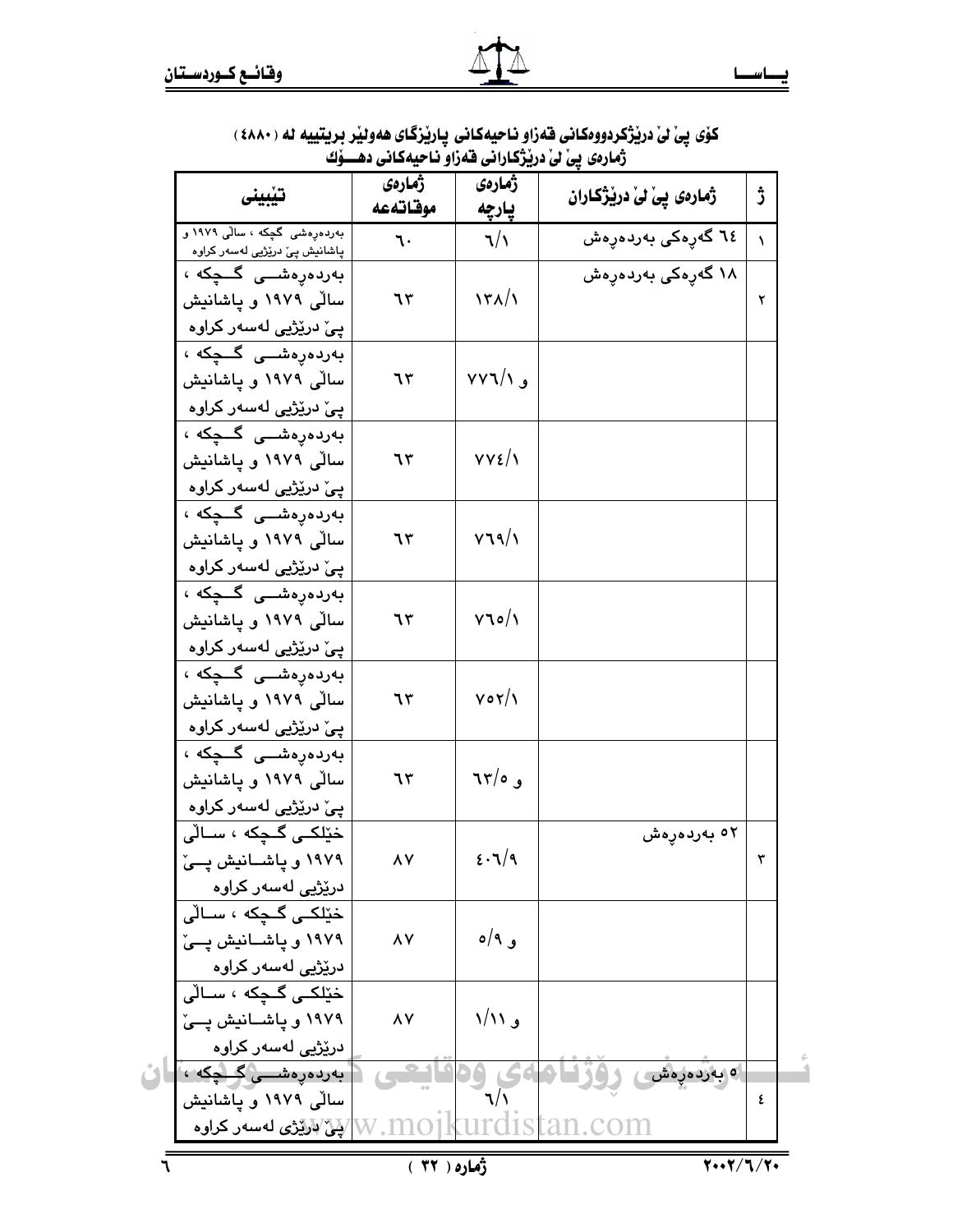| وقائسع كسوردستان |  |
|------------------|--|
|                  |  |



| چــياى دهــۆك ، ســالى                        |                  |                   | ۲۸ بەردەرەش                    |           |
|-----------------------------------------------|------------------|-------------------|--------------------------------|-----------|
| ۱۹۹۱ و پاشسانیش پی                            | ۸۹۷/۱ و ۷۰۰/۱    |                   |                                | ٥         |
| درێڗٝیی لهسهر کراوه                           |                  |                   |                                |           |
| شاخکی و شهقامی (۲۰) سالی                      |                  | و ۲۸۰/۱           |                                |           |
| ۱۹۹۱ و پاشسانیش پسیّ دریِّسژیی<br>لەسەر كراوە |                  |                   |                                |           |
| ٦٣ ســـــــــالی ١٩٩١ و                       |                  |                   |                                |           |
| پاشــانيش پــێ درێــژيى                       | و ۱/۱۲/۱ و ۱۲/۲م |                   |                                |           |
| لەسەر كراوە                                   |                  |                   |                                |           |
| ٦٣ ســـــــــالی ١٩٩١ و                       |                  |                   | ۸۸ بەردەرەشى گچكە              |           |
| پاشــانيش پــێ درێــژيى                       | و ٦٢٨ /١ و ١٢/٤م |                   |                                | ٦         |
| لەسەر كراوە                                   |                  |                   |                                |           |
| ناو ئاوەرۆى رووبار                            |                  |                   | ۱۸۰ بەردەرەشى عەشائ <u>ىرى</u> |           |
| سالی ۱۹۹۱ و پاشانیش                           |                  |                   | سەبعە                          | ٧         |
| پی٘ درێڗٝیی لهسهر کراوه                       |                  |                   |                                |           |
| حـــى العــسكر <i>ى</i> خـــوار               |                  |                   | ۸٤۳ ناوچەی جۆر بـه جـۆرى       |           |
| مزگەوتەكــــە ، ســــالْى                     |                  |                   | زاخۆ                           | $\lambda$ |
| ۱۹۹۱ و پاشسانیش پسیّ                          | ۱٤٧/۲ و ٤٣٢/٢    |                   |                                |           |
| درێژیی لهسهر کراوه                            |                  |                   |                                |           |
| حـــى العــسكر <i>ى</i> خـــوار               |                  |                   |                                |           |
| مزگەوتەكــــە ، ســــالّى                     |                  | $\epsilon$ و ۲۹/۲ |                                |           |
| ۱۹۹۱ و پاشسانیش پسیّ                          |                  |                   |                                |           |
| درێڗٝۑؠ لەسەر كراوە                           |                  |                   |                                |           |
| خرابىهى بابىك يارجىه                          |                  |                   |                                |           |
| ۲۳/۳ و پارچــــــــــه                        |                  |                   |                                |           |
| جۆربــــەجۆرى دېكــــە ،                      | ۱٦               | ٦١٧               |                                |           |
| سالّی ۱۹۹۱ و یاشانیش                          |                  |                   |                                |           |
| پێ درێڗٝیی لهسهر کراوه                        |                  |                   |                                |           |
| دەوروبەرى قەزاي سمێل                          |                  |                   | ۳٦٩ سمێل                       |           |
| ، بەر لە راپەرين و پـاش                       |                  |                   |                                |           |
| ئــــەوەش پــــىٰ درێــــژيى                  | ۱و۲ سمێل         |                   |                                |           |
| لەسەر كراوە                                   |                  |                   |                                |           |



www.mojkurdistan.com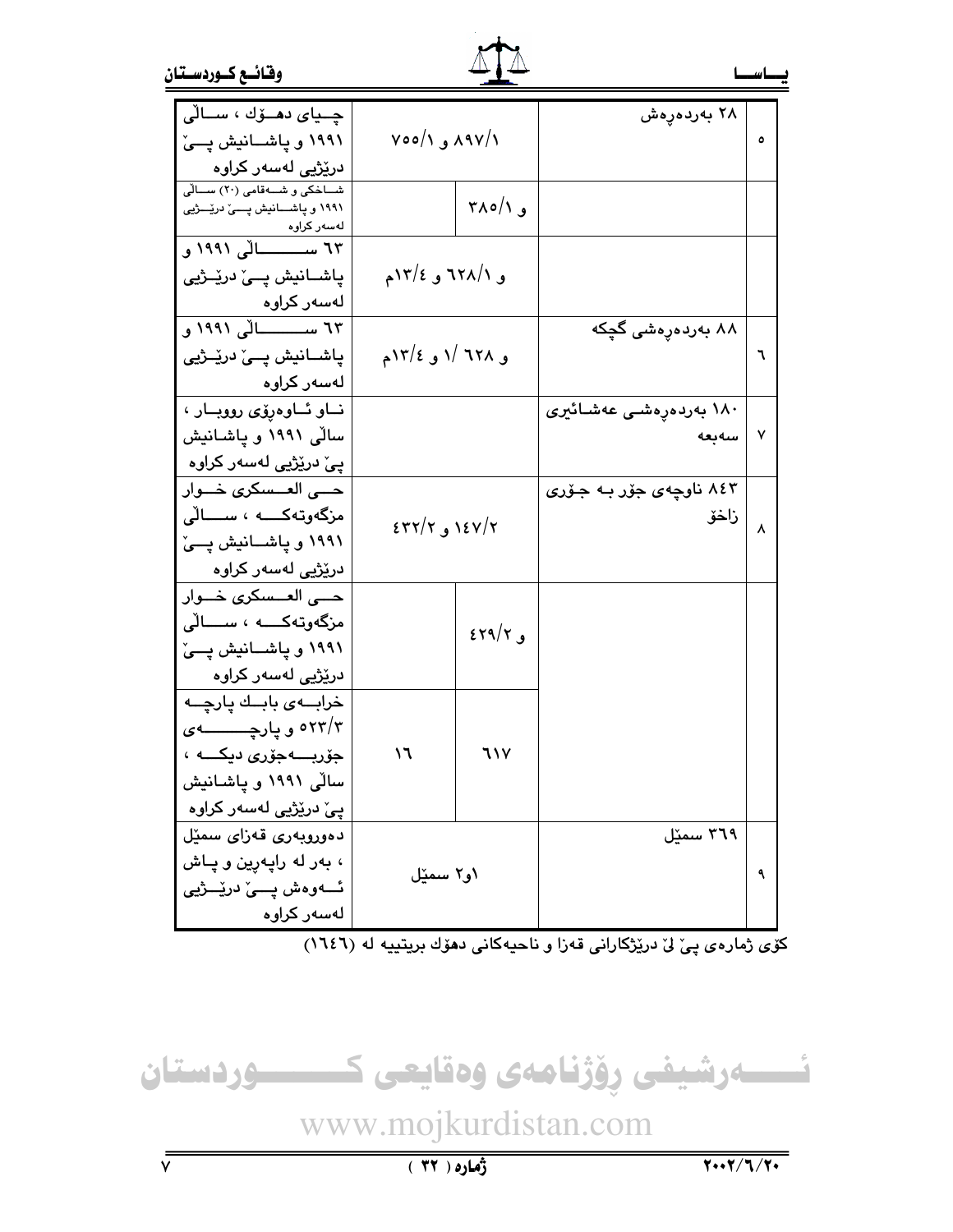|                                    |                     |                 | زمارەی يى ئى دريزگردووەكانى مەركەرى ياريزگای دھــوك |           |
|------------------------------------|---------------------|-----------------|-----------------------------------------------------|-----------|
|                                    | ژمارەي<br>موقاته عه | ژمارەى<br>يارچه | ژمارەى پىٰ لىٰ دريژگردووەكان                        | ڑ         |
| ۲ لــه دهرهوهي ئيفـراز ،           |                     |                 | ۱۱۰ بەرامبــــــەر صـــــــەناعەی                   |           |
| دوای ســالّی ۱۹۹۶ پیّــی           | موفرەزاتى           | باكوور          | دھۆك                                                |           |
| لەسەر درێژکراوە                    | پارچه               |                 |                                                     |           |
| دوای ســالّی ۱۹۹۲ پیّــی           |                     | ۱۸٫۱            | ۲٤۰ بــــــاكوورى شــــــــهقامى                    | ۲         |
| لەسەر درێژکراوە                    | ۸٤ بروشکی           |                 | قيشرين                                              |           |
| دوای ســالّی ۱۹۹۲ ییّــی           |                     | $\mathcal{N}$   | ۸۷ مالطای خواروو                                    | ٣         |
| لەسەر درێژکراوە                    | نصاره               |                 |                                                     |           |
| دوای ســالّی ۱۹۹۲ پیّــی           | نصاره               | ۱۳              | ۳۱۰ مالطای ژووروو                                   | ٤         |
| لەسەر درێڗٝکراوە                   |                     |                 |                                                     |           |
| خــــــاوەن مولْكــــــــەكانى     |                     |                 | ۲۰۱ پارچەكانى شندوخە                                |           |
| سەروو گوندەكەن سالى                |                     |                 |                                                     | ٥         |
| ۱۹۹۲ و پاشیانیش پیّی               |                     |                 |                                                     |           |
| لەسەر درێژکراوە                    |                     |                 |                                                     |           |
| سالی ۱۹۹۲ و یاشانیش                | شندوخەي             | ١               | ۹٥ شەھيدان                                          | ٦         |
| پێی لهسهر درێژکراوه                | خۆرھەلات            |                 |                                                     |           |
| سالی ۱۹۹۲ و پاشانیش                | موفەرەزاتى          | باشوور          | ٥ کفرکي و شندوخه                                    | ٧         |
| پێی لهسهر درێژکراوه                | یارچەی (۱)          |                 |                                                     |           |
| سالی ۱۹۹۲ و یاشانیش                |                     |                 | ٣٦٠ پارچــــه ٣٠ گـــــه رهکی                       |           |
| پێی لهسهر درێژکراوه                |                     | ٣٠              | مهاباد موجاوری شـهقامی                              | $\lambda$ |
|                                    |                     |                 | $\mathcal{F}^{\mathcal{F}}$ م                       |           |
| سالی ۱۹۹۲ و پاشانیش                |                     |                 | ۲۱ متفرقات                                          |           |
| پێی لهسهر درێڗٝکراوه               |                     |                 |                                                     |           |
| دارســتانی گلــی ســالّی           |                     |                 | ٤٣٥ كـزا براي                                       |           |
| ۱۹۹۲ و یاشــانیش پێــی             |                     | ۲۰              |                                                     | ١٠        |
| لەسەر درێڗٝکراوە                   |                     |                 |                                                     |           |
| سالی ۱۹۹۲ و یاشانیش                |                     | ١٨              | ۲۰۳ باکوری شهقامی ۲۰                                | ۱۱        |
| يێی لهسهر درێژکراوه                |                     |                 |                                                     |           |
| دھــۆكى خــوارين ســالّى           |                     |                 | ۱۹۲ باشـــــوری کۆمەلگــــــەی                      |           |
| ۱۹۹۲ و پاشـانیش پێـی               | ۷۸                  | ۲۲              | <b>بروشکی</b> ٗ                                     | $\lambda$ |
| لەسەر درێڗٝکراوە                   |                     |                 |                                                     |           |
| چياى دهۆك سالى ١٩٩٢                |                     |                 | ۱۰ دهوکی باکوور                                     |           |
| و ياشانيش يێی لهسـهر               | $\mathcal{N}$       | ١               |                                                     | ۱۳        |
| درێڗ۬ؼراوه                         |                     |                 |                                                     |           |
| شــاخكي شــەقامى (٢٠)              |                     | 64 ، وەقايىتى   | ا (المتجاوزين) وفيزل                                |           |
| سالی ۱۹۹۲ و پاشانیش                |                     |                 |                                                     | ١٤        |
| <del>) بیٽے</del> الهسهر درێژکراوه |                     |                 |                                                     |           |

### $\alpha$  $d\vec{r}$  $\overline{1}$ ۷ شم  $\mathbf{v}$   $\bullet$   $\mathbf{v}$ من مد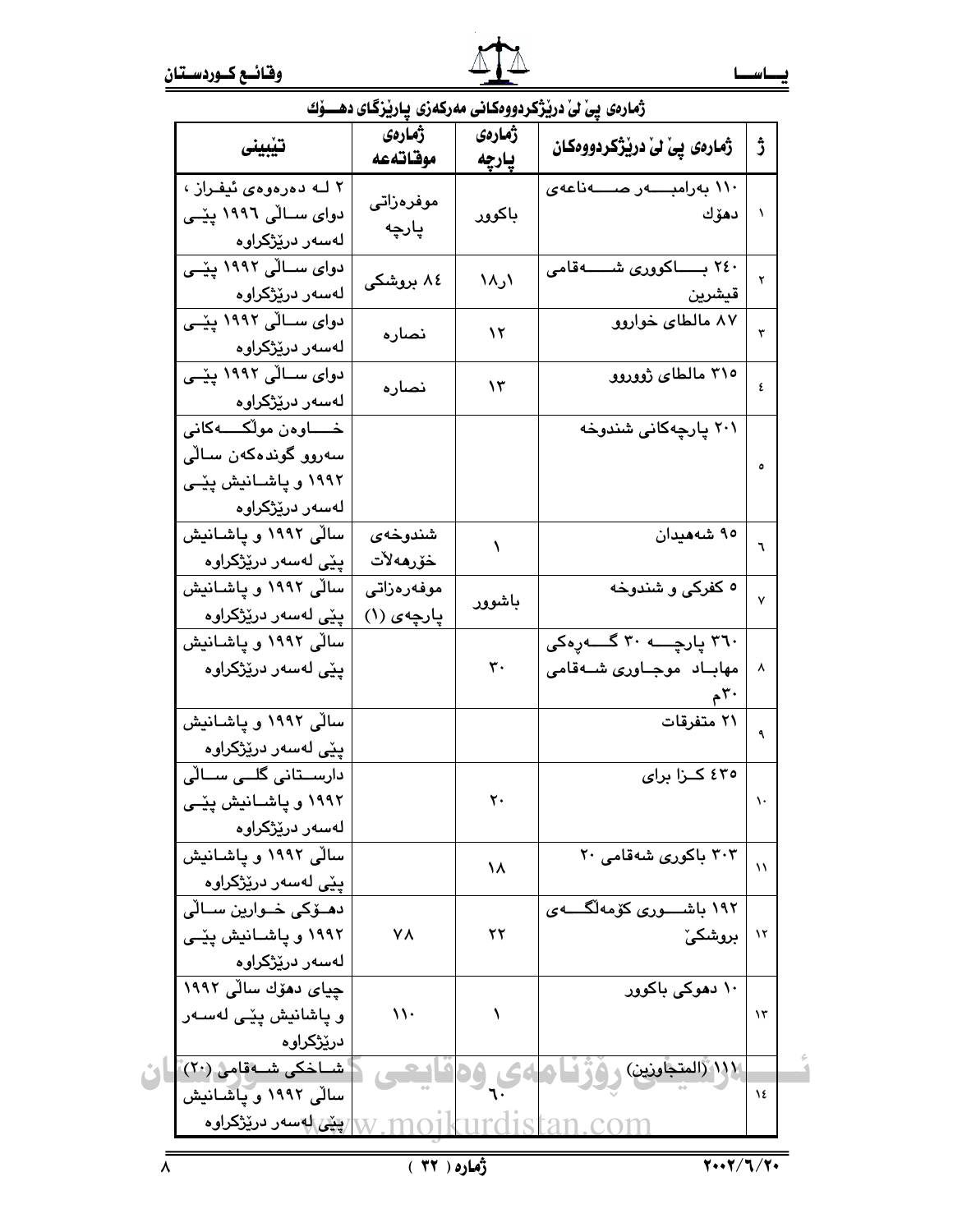| وقائسع كسوردستان |
|------------------|
|------------------|

| گـــــــــهږهکي عولـــــــــهما و |                                          | ۱۲ گەرەكى عولەما             |              |
|-----------------------------------|------------------------------------------|------------------------------|--------------|
| باشـــــووری کۆمەلگــــــەی       |                                          |                              |              |
| بروشىكى سىالى ١٩٩٢ و              |                                          |                              | ١٥           |
| پاشــانيش پێــی لهســهر           |                                          |                              |              |
| درێڗ۫کراوه                        |                                          |                              |              |
| يايــانى كۆمەلگـــەى نێــوان      |                                          | ۱۳۷ پایانی کۆمەلگە           |              |
| صـهناعه و مـوفرهزاتي يارچـه       |                                          |                              | ۱٦           |
| (۲۰) سالی ۱۹۹۲ و پاشانیش          |                                          |                              |              |
| پِيّى لەسەر درێِژكراوە            |                                          |                              |              |
| ناو مەجراى رووبار ،               |                                          | ۱۸ گەرەكى شىلىّ              |              |
| سالی ۱۹۹۲ و پاشـانیش              |                                          |                              | $\mathsf{v}$ |
| پێی لەسەر درێژکراوە               |                                          |                              |              |
| گەرەكى عەسكەرى خوار               |                                          | ۲۵ گەرەكى عەسكەرى            |              |
| مزگەوتەكــــە ، ســــالْي         |                                          |                              | ۱۸           |
| ۱۹۹۲ و پاشـانیش پێـی              |                                          |                              |              |
| لەسەر درێژکراوە                   |                                          |                              |              |
| سالی ۱۹۹۲ و یاشانیش               |                                          | ۱۹۹ بــــاکوری مــــوفرهزاتی | ۱۹           |
| پێی لهسهر درێژکراوه               |                                          | پارچەي ۲۰ نزاركىّ            |              |
| ۸٤ بروشکی سالی ۱۹۹۲               |                                          | ۸۳ بەرامبەر صلاوى            |              |
| و پاشانيش پـێ درێـژيې             | $V\epsilon \sqrt{N}$ له ۷۳۹/۸ تــــا ۷٤٦ |                              | ۲۰           |
| لەسەر كراوە                       |                                          |                              |              |
| سالی ۱۹۹۲ و پاشانیش               |                                          | ۱۰ لــه چوارچـێوهى ناوچــهى  | ۲۱           |
| پیٚ درێژیی لهسهر کراوه            |                                          | ييشەساز <i>ى</i>             |              |

۲۹۲۷ کۆی پیْ لیْ دری٘ژکارانی مەرکەزی پاری٘زگای دھۆك ١٦٤٦ کۆی پیّ لیّ دریْژکارانی قەزا و ناحیەکانی دھۆك

٤٥٧٣ کۆی گشتیی پیّ لیّ درێژکارانی پارێزگای دهۆك

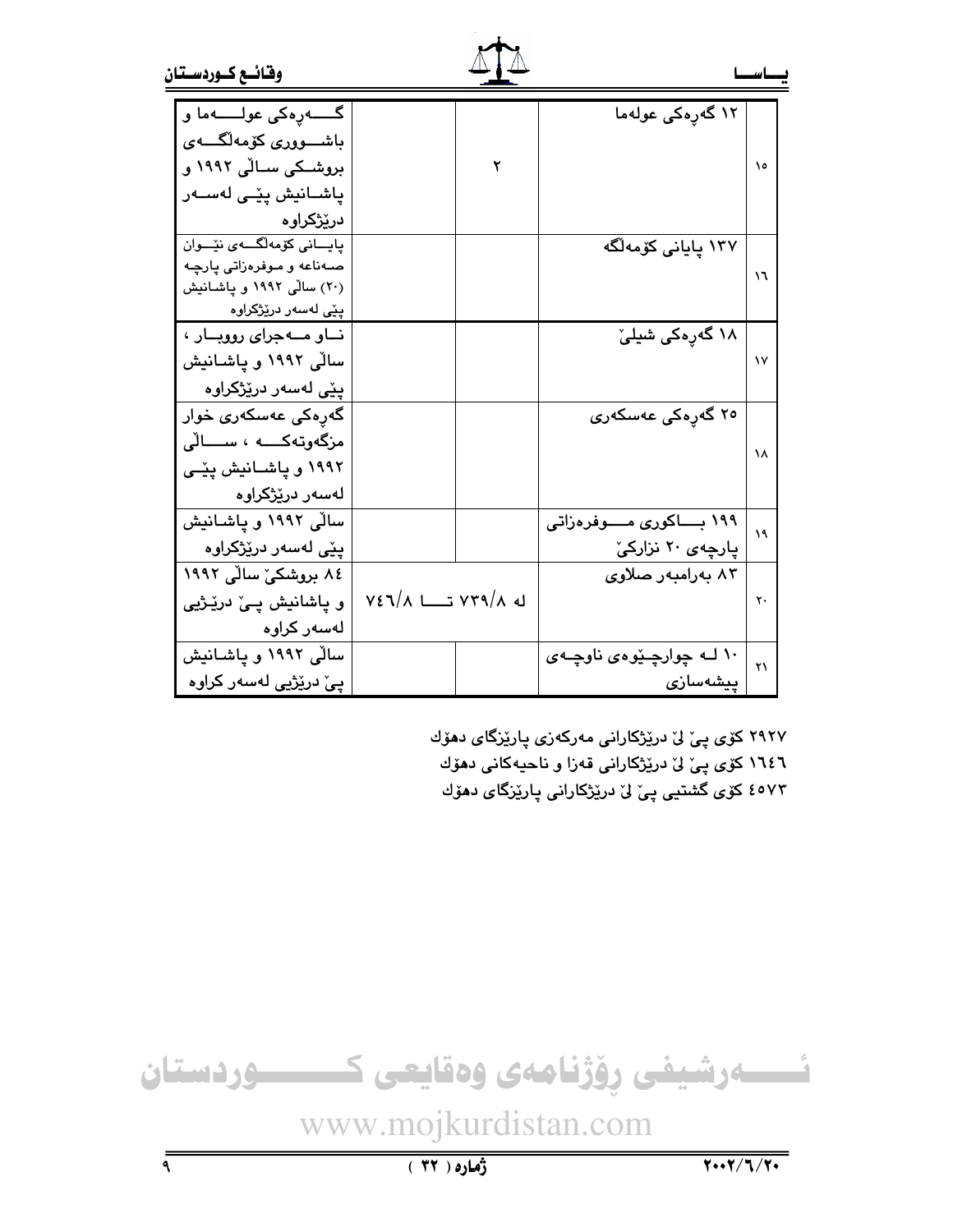به نساوی خسوای به خشیندهو میهره بسان ىه نــاوى گەنــــەوە ئه نجــومەنى نيشتمانيى كوردســـتان ــ عيْــراق ژمارەى بىريسار: ٦ رۆژى بىريسار : ٢٠٠٢/٥/٢٠٠٢

یشت به حوکمهکانی برگ (۱)ی ماددهی (٥٦) لـه یاسای ژماره (۱)ی هـهموارکراوی سـالّی (۱۹۹۲)و لهسهر داوای وهزیری دارایی و ئابووری و رِهزامهندی ئهنجومهنی وهزیران ، ئهنجومهنی نیشتمانیی کوردستانی عیّراق له دانیشتنی رِوّژی (۲۸/۰/۱/۵/۲۸) یدا ئهم برِیارهی خوارهوهیدا : بەكـەم: ئهو مورايهدانهي له رۆژي (١٩٩٦/٨/٣١) دا لـه شـاري هــهولێر ئــهـنجام دراون لــهغو دهكـرێن و ، هـهموو ئاسـار و بـۆين بـوونى ياساييــشيان پووچــهلّ دەكرێنــهوەو ، موزايـهداتى تازەيـان بـۆ دەكرنتەوە . دوومم : مەر دەقىٰ يێچەوانەي حوكمەكانى ئەم بريارە بێت ناخرێتە بەركار. سييمم : يێويسته وەزيرە يێوەندىدارەكان حوكمەكانى ئەم بريارە بخەنە بەركار . چـوارەم :

ئهم برياره له رۆژى بلاْوكردنەوەي لە (وەقايعى كوردستان) دا دەخرێتە بەركار .

د. رۆژنـورى شـاوەىس سـهروْکي ئه نجــومــهني نيشــتمانيي کوردســتان ــ عيْــراق

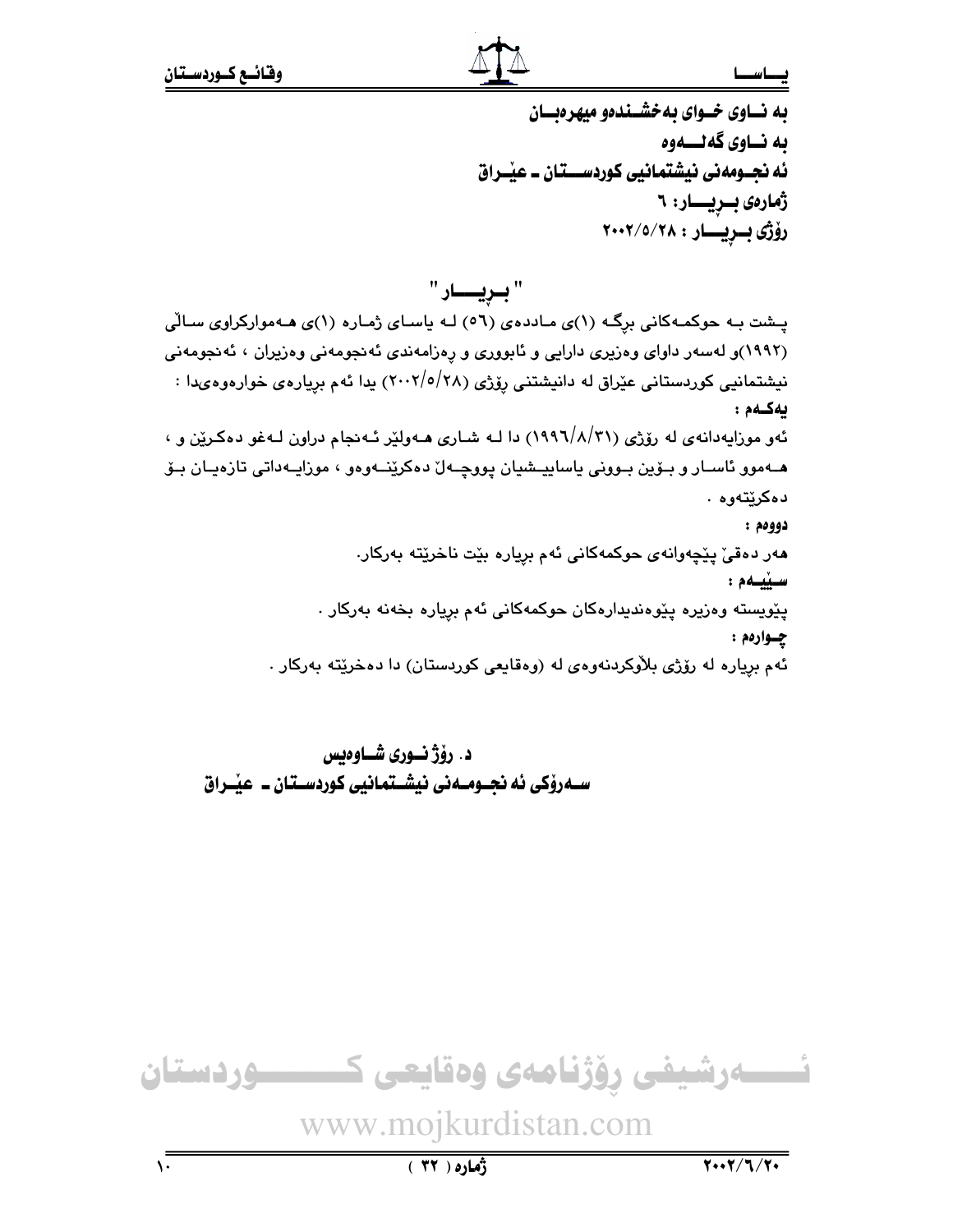تسم الله الترجمن الترجينم بسأسته الششيعيب الجلس الوطني لكوردستان ـ العـراق رفشه القسرار : ٥ تأريخ القرار : ٢٠٠٢/٥/٢٠٠٢

" ف) اد

استنادا الى احكام الفقرة (١) من المادة (٥٦) من القانون رقم (١) لسنة ١٩٩٢ المعدل و بناءا على ما عرضه وزير البلديات و السياحة و وافق عليه مجلس الوزراء قرر المجلس الوطني لكوردستان ــــ العراق بجلسته المرقمة (١٨) و المنعقدة بتأريخ ٢٧/٥/٢٧ ما يلي : أولا :

- ١) تـسجل كافــة الأراضــي الزراعيــة المملوكــة ملكــاً صــرفاً للأشــخاص الطبيعيــة و الأراضــي المملوكة للدولة و حق التصرف فيها للأشخاص ضمن القطع المبينة في الجداول المرفقة و الـتي أنشأ المواطنون عليها دورا سكنية بصورة غير قانونيـة قبـل عـام (١٩٧٥) ، و الواقعـة داخـل المناطق السكنية حسب التصاميم الأساسية باسم البلدية التي تقع فيها تلك الأراضي .
- ٢) على البلديات افراز هذه الأراضي حسب واقع حـال الـدور المشيدة و تعـويض مـالكي تلـك الأراضي و أصحاب الحقوق التصرفية فيها بمبلغ قدره (٢٠٠) مائتي فلس للمتر المربع الواحد للأراضـي المملوكــة ملكــا صــرفا للأشــخاص ، و (٥٠) فلـسا للمــتر المريــع الواحـد للأراضــي المملوكة للدولة و حق التصرف فيها للأشخاص .
- ٢) يحق للمتجاوز الذي أنشأ داراً للسكن أو ورثته الـشرعيين علـى هـذه الأراضـي أن يتملكهـا ببدل قدره (٤) دنانير للمتر المربع الواحد .

**ثَانياً :** للبلديات تمليك الأشخاص الذين انشأوا دوراً للسكن قبل ٢٠٠٠/١/\ على الأراضي المملوكة للأقليم أو المملوكة للدولة و حق التصرف فيها للأشخاص و الواقعة ضمن القطع المبينة في الجداول المرفقة و التي تقع داخل المناطق السكنية حسب التـصاميم الأساسـية و بأسـعار مناسـبة تقـدرها لجان التخمين التي تشكل من قبل وزارة البلديات و الـسياحة و يـشترك فيهـا ممثلـون عـن وزارتـي المالية و الأقتصاد و الزراعة و الري و دوائر التسجيل العقاري . ثالثاً :

- ١. يقدم المتجاوز أو ورثته الشرعيون خلال مدة سنة واحدة من نفاذ هـذا القـرار طلـب التمليـك الى البلدية المعنية في مركز العقار على أن يتضمن أسمه الثلاثي و مهنته و محل عمله و موقــع و مساحة العقار المتجاوز عليه و نوع الأبنية و المواد المستعملة فيهـا و جميـع المستمـسكات المطلوبة و ترفع البلدية طلبات التمليك الى الورارة بعد اكمال التدقيقات اللازمة و على المتجاوز مراجعة البلدية خلال ثلاثة أشهر من تأريخ تقديم الطلب لتـسديد بـدل التمليـك و رسـم اجـازة البناء و الرسوم الأخرى المترتبة بذمته .
- ٢. \_ اذا لمْ يقدم المتجاوز طلبٌ التمليك أو لم يسلاد البـدل و المحماريف الأخـري خـلال المـدة ابْ القانونيــة المبينــة في الفقـرة (١) أعــلاه دون عــذر مــشروع يـسقط حقــه في التمليـك و تــسجل www.mo1kurd1stan.com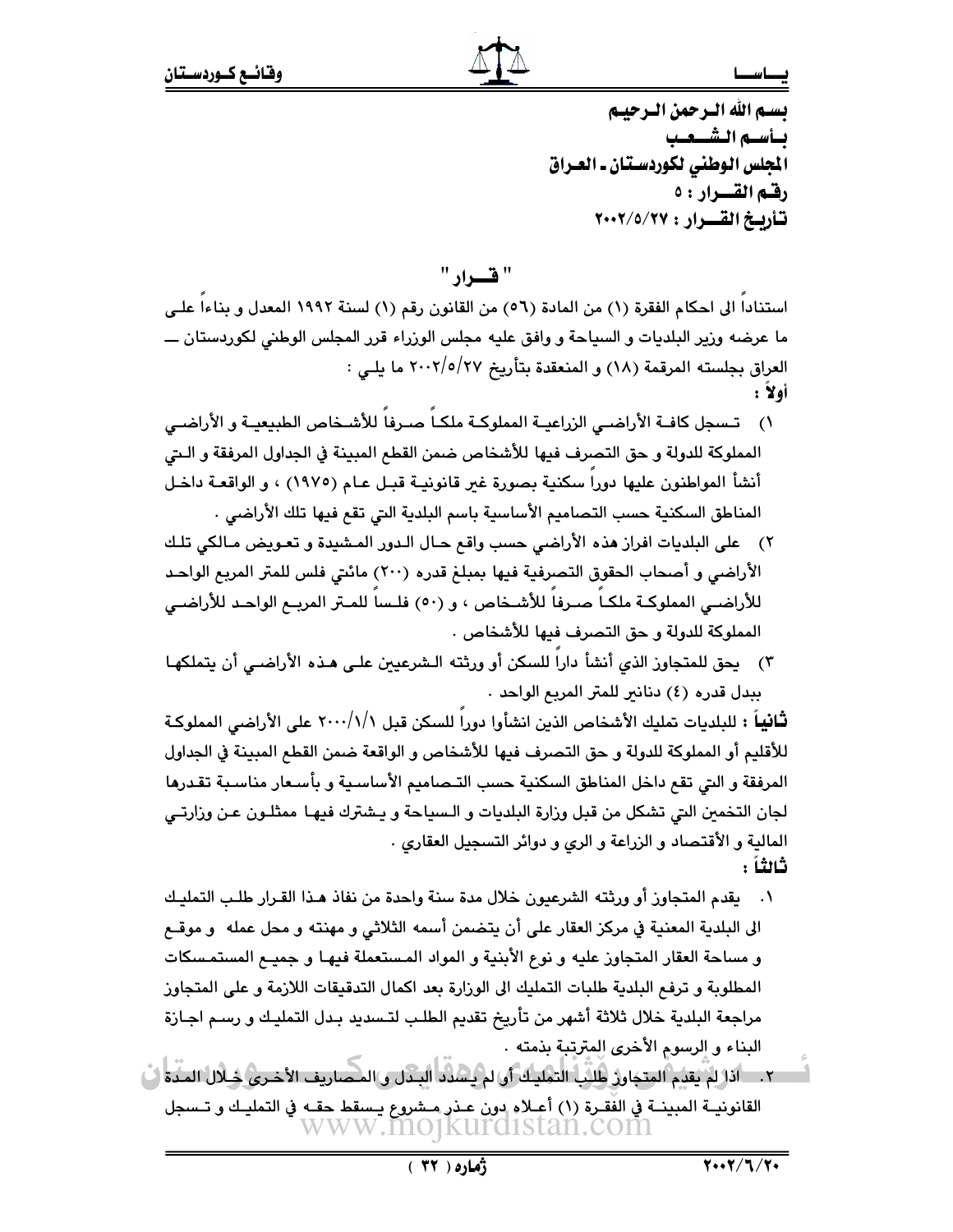### نــــاســـا

أموال الدولة رقم (٣٢) لسنة ١٩٨٦ . ٢. يشترط في البناء المتجاوز به أن يكون مشيداً بمواد تسمح الأنظمة و التعليمـات أسـتعمالها في تشييد الدور . ٤. لا يجوز تمليك أكثر من قطعة أرض واحدة لطالب التمليك و على أن لا تزيد مساحتها علـى (٢٥٠) م٢ في مركز المحافظة و (٣٥٠) م٢ في مركز القضاء و (٤٠٠) م٢ في مركز الناحيـة و يـتم تقدير المساحات الزائدة بالأسعار السائدة على أن لا تتجاوز مساحة القطعـة في جميـم الأحـوال  $\cdot$   $\mathcal{N}_{\mathsf{A}}(\Lambda \cdot \cdot)$ ٥. على المتجاوز تقديم تعِهد خطي بعدم تملكه هو أو زوجته او أولاده القاصـرين داراً سـكنية او أنهم لم يستفيدوا سابقاً باي شكل من الأشكال من الدولة أو الأقليم . ٦. اذا تم رفض طلب التمليك بسبب مخالفة موقـم العقـار للتـصاميم الأساسـية أو التفـصيلية فعلي البلدية تعويضهم بقطع سكنية ملائمة و دون بدل علـي ان لا تتجـاوز مـساحتها في جميـع الأحوال (٢٠٠) م٢ و في موقع مناسب و للمتجاوز حـق هـدم داره و رفـع أنقاضـه علـى حـسابه الخاص . رابعاً : ٠١ يرفع كل تجاوز بالبناء بعد ٠١/١/١/١٠ ٢. كل من تجاوز بالبنـاء بعـد نفـاذ هـذا القـرار علـى أراضـى البلديـة أو الأقلـيم داخـل حـدود البلديات يعاقب بالحبس مدة لا تقل عن ستة اشهر أو بغرامة قدرها (١٠٠٠٠) عـشرة الاف دينـار مع هدم البناء على نفقة المتجاوز و حسب القوانين المرعية . خامسا : تنمع المحاكم من سماع الدعاوى الناشئة عن تطبيق احكام هذا القرار . سادساً : لرئاسة مجلس الورراء أصدار التعليمات اللازمة لتسهيل تنفيذ أحكام هذا القرار . سابعا : لا يعمل بأى نص يتعارض و أحكام هذا القرار . ثامنا : على الوزراء المختصين تنفيذ أحكام هذا القرار . تاسعاً : ينفذ هذا القرار أعتباراً من تأريخ نشره في جريدة وقائع كوردستان . الجداول المرفقة : ٠١ جدول خاص بالتجاوزات في مركز محافظة أربيل . جدول خاص بالتجاوزات في أقضية و نواحي محافظة اربيل .  $\cdot$   $\cdot$   $\mathsf{r}$ ٣. جدول خاص بالتجاوزات في مركز محافظة دهوك . ٤. حدول خاص بالتجاوزات في اقضية و نواحي محافظة دهوك . د. رؤژ نــوري شـاويـس رئيس الـمجــلـس الــوطني لكوردسـتان ـ العــراق نسسه رشیفی رؤژنامهی وهقایعی ک ــــوردستان www.mojkurdistan.com  $7.17/7.77$  $(51)$   $\delta$ 

المشيدات باسم البلدية أرضاً و بناءا و للبلدية حـق التـصرف بهـا حـسب قـانون بيـع و ايجـار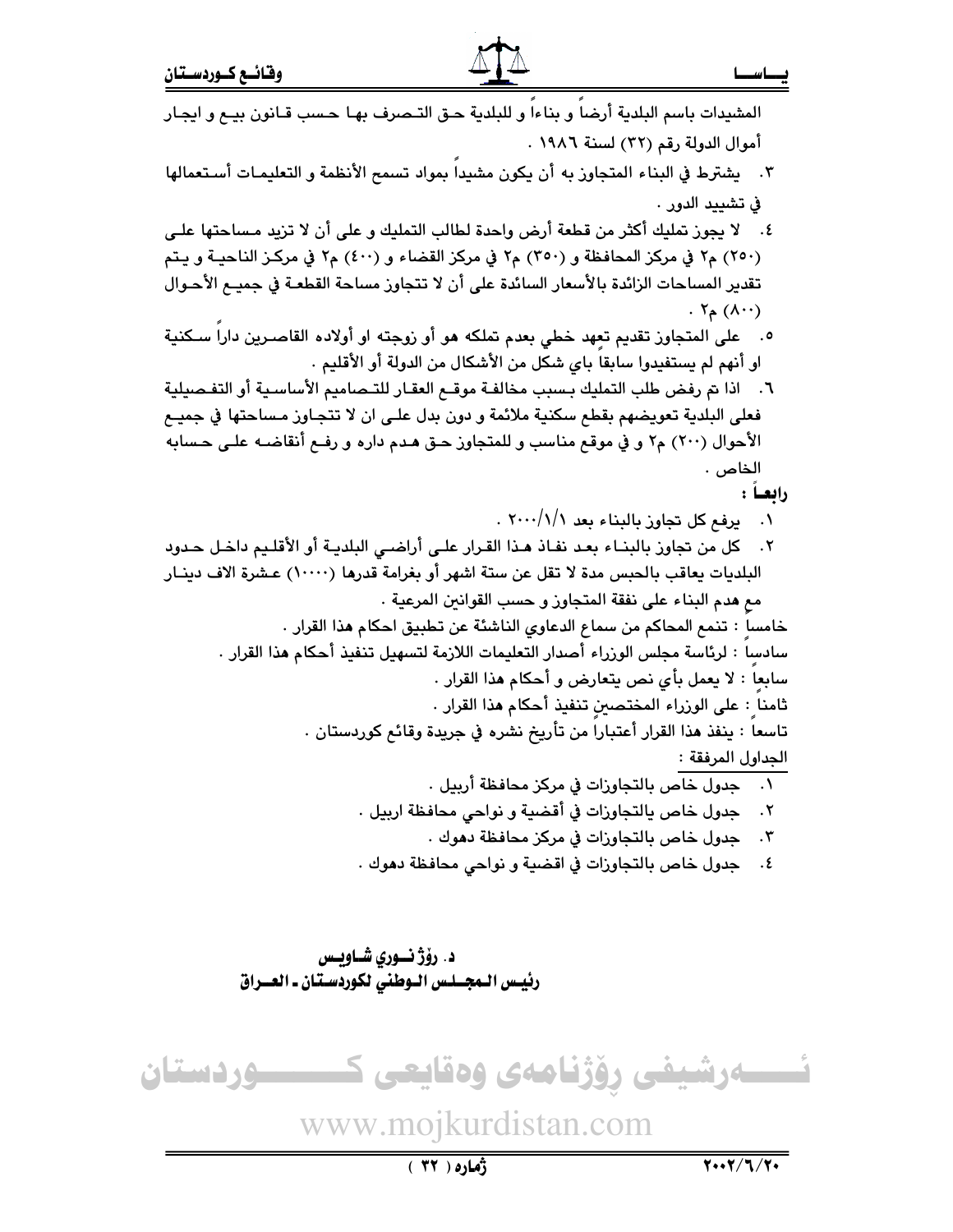| ورين عيپه تي مرسر مناسسه اربيس                                                                                               |                    |                                                        | شانغه پاسخان و ارتبام استشع و بشده        |               |
|------------------------------------------------------------------------------------------------------------------------------|--------------------|--------------------------------------------------------|-------------------------------------------|---------------|
| االملاحظات                                                                                                                   | رقم المقاطعة       | رقم<br>القطعة                                          | عدد المتجاوزيـن                           | ق             |
| التجاوز حصل قبل سنة<br>1900                                                                                                  | ۲۰۸ وارش<br>طيراوة | 719                                                    | ٢١١ طيراوة خلف جامع حاج<br>عبدالله حمامجي | ١             |
| التجاوز حصل قبل سنة<br>$\sqrt{9}$                                                                                            | ٥٤ وارش            | ۲٥۸                                                    | ٤٧ سيداوة                                 | ۲             |
| التجاوز حصل قبل سنة<br>1900                                                                                                  | ٥٤ وارش            | $\mathcal{N} \cdot \mathcal{J}$                        | ٥٢٤ سيداوة سيد بهية                       | ٣             |
| التجاوز حصل قبل سنة<br>1900                                                                                                  | ٤٤ وارش            | YY                                                     | ١١٤٤ حي بهار (گێمەدێ)<br>طريق مخمور       | ٤             |
| التجاوز حصل قبل سنة<br>$\sqrt{9}$                                                                                            | ۲۰۸ وارش<br>طبراوة | <b>YYY</b>                                             | ۹۷ طــيراوة خلــف مدرســة<br>الأيوبية     | $\circ$       |
| تم توزيعها مجانا سنة<br>۱۹٦۰                                                                                                 | ٥٤ وارش            | $\lambda \cdot \lambda$                                | ٤٠٥ محلة گلكند                            | ٦             |
| ٧٧٨ أطراف مدينة أربيل و أحياء مختلفة ، محطة و سـايلو و منـارة و دور الأمـن و ٨٠<br>تورق و غيرها ، التجاوز حصل بعد الأنتفاضة. |                    |                                                        |                                           | $\mathsf{v}$  |
| التجـــاوز حـــصل بعــد<br>الأنتفاضة .                                                                                       | ٩٣ حصاروك          | ١١٣ر٧                                                  | ١٥٥ طريــــق حــــصاروك و<br>كويسنجق      | ٨             |
| التجــاوز حــمىل بعــد<br>الأنتفاضة .                                                                                        | ٥٤ وارش            | 112                                                    | ۳۰ سیطاقان قرب برایهتی                    | ٩             |
| التجـاوز حــمل قبــل<br>الأنتفاضة سنة ١٩٨٥                                                                                   | ٥٤ وارش            | $\lambda \tau$                                         | ١٤٥ محلة سيطاقان                          | $\mathcal{L}$ |
| التجــاوز حــمىل قبــل<br>الأنتفاضة سنة ١٩٨٣                                                                                 | ۹٤ باداوه          | ET <sub>4</sub><br>700006<br>05004<br>20.57.<br>وتختلف | ٣٢٧٢ محلة باداوة                          | $\lambda$     |

# فَائِمةِ بِأَسْمَاءِ و أَرْقَامِ القَطْعِ وَ عَبْدِ الْمُتَحَيَّاوِزْيِنْ عِلْيَهَا فِي مِركِنٍ مَحَافِظَةِ أربسا

مجموع عدد المتجاوزين في مركز أربيل (٧٣٥١)

ئــــــەرشيفى رِۆژنامەى وەقايعى كـــــــــوردستان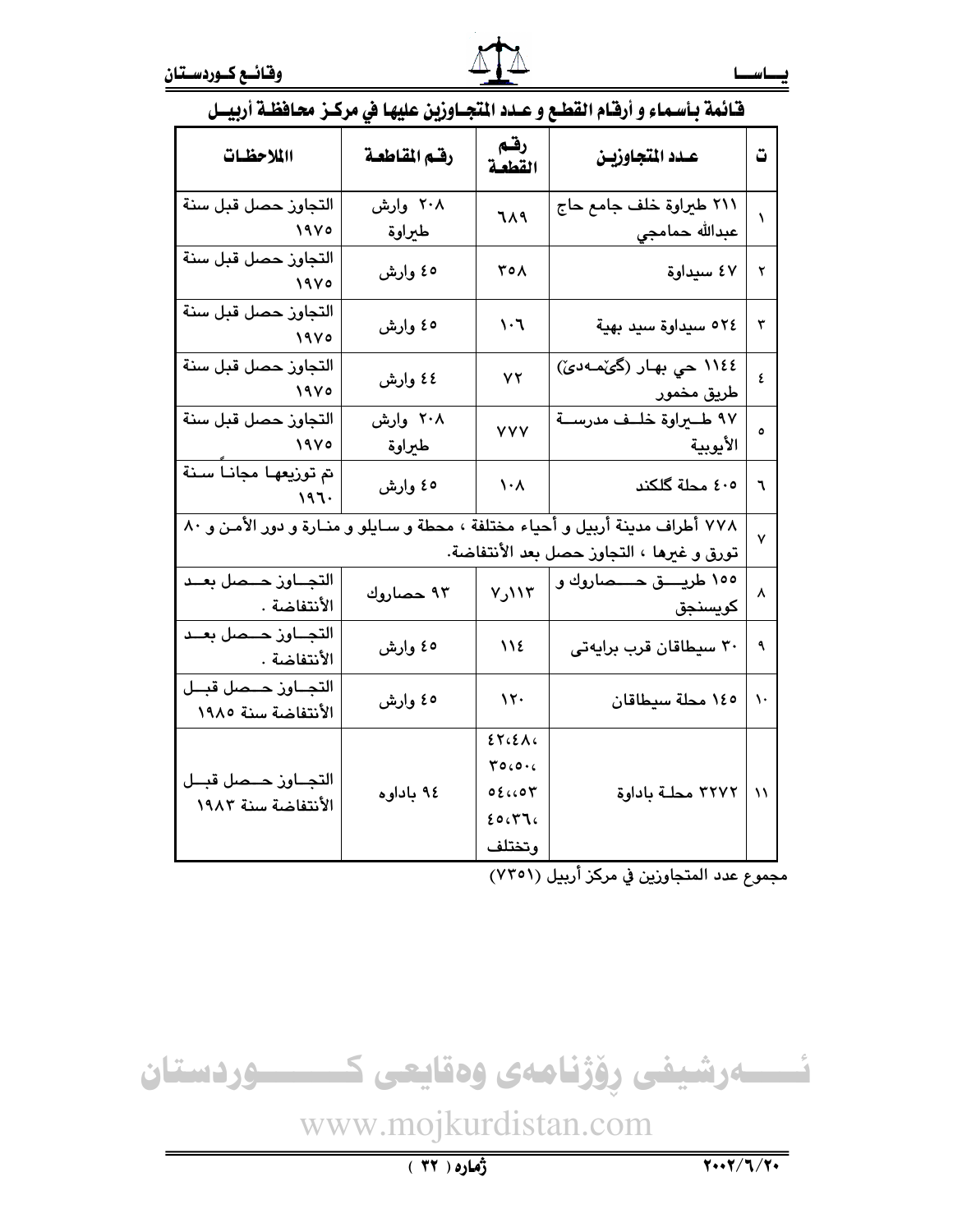## قيائمة بأسماء و أرقيام للإراضي و عدد المتحاوزين عليها في اقضية و نواحي محافظة أربيل

| االملاحظات                                    | رقم المقاطعة                  | رقم<br>القطعة | عـدد المتجاوزيـن                        | ت              |
|-----------------------------------------------|-------------------------------|---------------|-----------------------------------------|----------------|
| التجـــاوز حـــصل بعـــد<br>الأنتفاضة         | ٤٣                            |               | ١٢٤ كانى قرژاله                         | ١              |
| التجاوز حصصل بعد<br>الأنتفاضة                 | ٦٣                            |               | ٦٥٠ بلدية خبات                          | ٢              |
| التجـــاوز حـــصل قبـــل<br>الأنتفاضة         | $\backslash \cdot \backslash$ |               | ٢٧٠ قصبة قوشتپه                         | ٣              |
| التجــاوز حــمل قبــل<br>الأنتفاضة            | ۱٦ شقلاوة                     |               | ٦٥ كراج بيترمة شقلاوة                   | ٤              |
| التجاوز حصا قبل<br>الأنتفاضة                  | ۱٦ شقلاوة                     |               | ٥ صابيراوة _ شقلاوة                     |                |
| التجـــاوز حـــصل قبـــل<br>الأنتفاضة         | ۱٦ شقلاوة                     |               | ۹ صابيراوة ــ شقلاوة                    |                |
| التجاوز حــمل قبــل<br>الأنتفاضة              | ١٦ شقلاوة                     |               | ۱۱ خلف جامع حاج رشید<br>ميدان ــ شقلاوة |                |
| التجــــاون حــــصل بعـــد<br>الأنتفاضة       | ۳۲ چومان                      |               | ۲۱٦ چومان                               | ٥              |
| التجــــاون حــــصل بعـــد<br>الأنتفاضة       | ۲۳ شورش                       |               | ۳۸ بلدية شورش                           | ٦              |
| التجــــاوز حــــصل بعـــد<br>الأنتفاضة       | ۱ زار کل <i>ی</i>             |               | ۱۳۷ خلیفان                              | ٧              |
| التجـــاوز حــــصل بعـــد<br>الأنتفاضة        | ۷۲ دارتو                      |               | ۲٥۷ دارتو                               | ٨              |
| التجــــاون حــــصل بعــــد<br>الأنتفاضة      | ۹۰ کسنزان علی<br>ىاشا         |               | ٤٢١ كسنزان                              | ٩              |
| التجاوز حهمل قبل<br>الأنتفاضة                 | ٥ عنكاوه                      |               | ٤٤٠ کـــوران عينکـــاوة ــ<br>بەلاشاوە  | ١.             |
| التجــــاون حــــصل بعــــد<br>الأنتفاضة      | ۹ صلاح الدين                  |               | ١٧٥ ناحية صلاح الدين                    | ۱۱             |
| التجـــاوز حــــصل بعـــد<br>الأنتفاضة        |                               |               | ١٧٢ تجاوزات الـراجعين مـن<br>ایران      | $\lambda$      |
| التجاون حصصل بعد<br>الأنتفاضة                 | ۱ زار کل <i>ی</i>             |               | ٤٣٢ خليفان                              | $\lambda \tau$ |
| التجــــاون حــــصل بعــــد<br>الأنتفاضة كم ك | <u>رو اگر جرير</u>            | $\frac{1}{2}$ | .1۹% قصية حرير <sub>الأن</sub> ية ا     | $\lambda$      |

مجموع عدد المتجاوزين في أقضية و نواحي محافظة أربيل (٤٨٨٠)<br>مجموع عدد المتجاوزين في أقضية و نواحي محافظة أربيل (WWW.MOJKUrdistan.com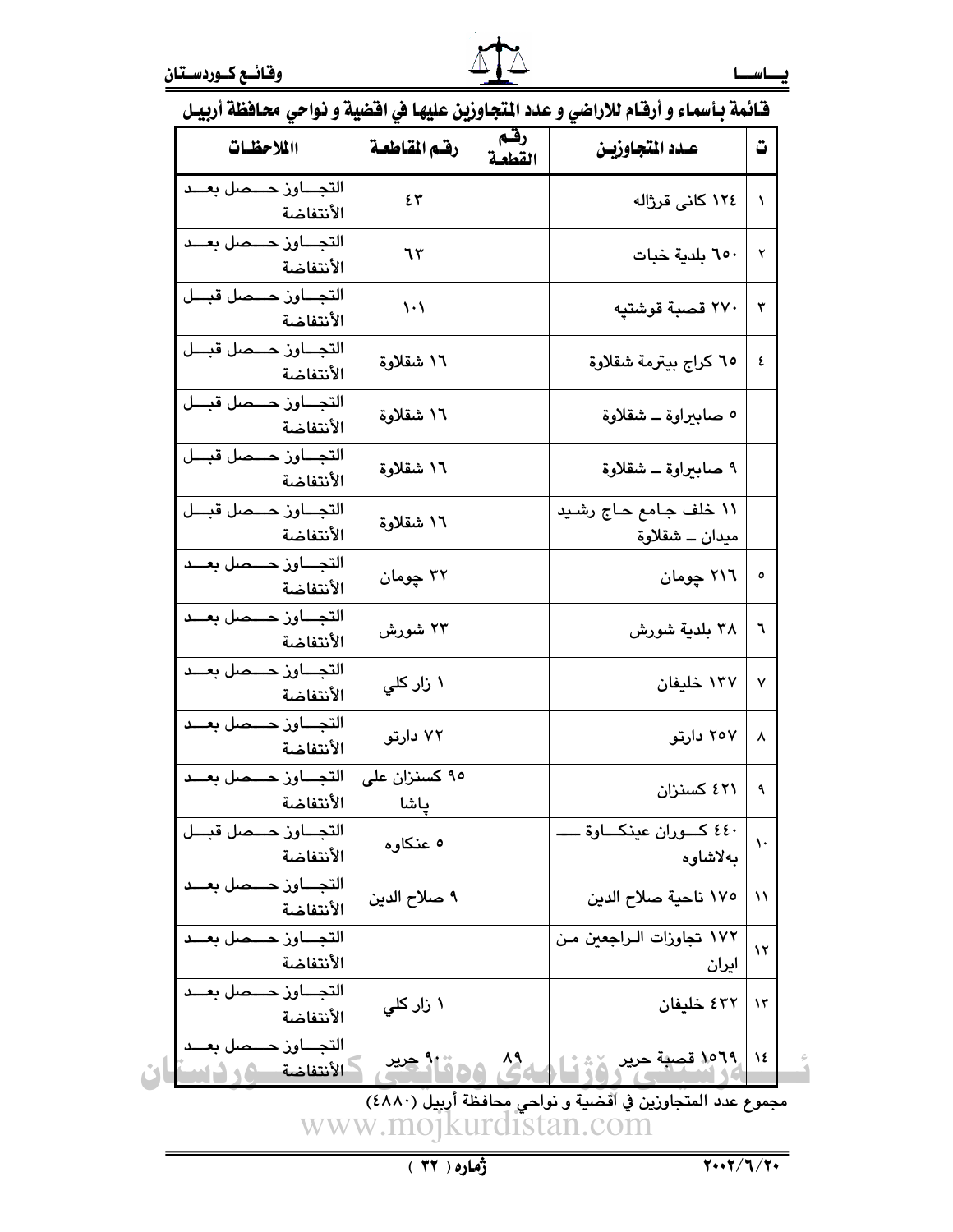

шL

# قَائِمة بعدد المُتحاوزين في مركز محافظة دهوك

| االلاحظات                                                                           | رقم المقاطعة      | بدرين ي مرسر معدد<br>رقتم<br>القطعة | عـدد المتجاوزيـــن                               | ت              |
|-------------------------------------------------------------------------------------|-------------------|-------------------------------------|--------------------------------------------------|----------------|
| ٢ خـــارج الأفـــراز حـــصل<br>التجاوز بعد سنة ١٩٩٦                                 | مفرزات القطعة     | شمال                                | ١١٠ مقابل صناعة دهوك                             | N              |
| حصل التجاوز بعد سنة<br>1995                                                         | ۸٤ بروشکي         | ۱ر۱۸                                | ٢٤٠ شمال شارع القيشرين                           | ۲              |
| حـصل التجـاوز بعـد سـنة<br>1992                                                     | نصارة             | ۱۲                                  | ۸۷ مالطا السفلی                                  | ٣              |
| حـصل التجـاون بعـد سـنة<br>۱۹۹۲                                                     | نصارة             | ۱۳                                  | ٣١٥ مالطا العليا                                 | ٤              |
| العائدة الى الملاكين فوق<br>القرية حصل التجاوز سنة<br>۱۹۹۲ و بعدها                  |                   |                                     | ۲۰۱ قطع شندوخة                                   | ٥              |
| حصل التجاوز سنة ١٩٩٢<br>و بعدها                                                     | شندوخة<br>الشرقية | ١                                   | ٩٥ الشهداء                                       | ٦              |
| حصل التجاوز سنة ١٩٩٢<br>و بعدها                                                     | مفرزات القطعة (١) | جنوب                                | ٥ کفرکی و شندوخة                                 | ٧              |
| حصل التجاوز سنة ١٩٩٢<br>و بعدها                                                     |                   | $\mathbf{r}$ .                      | ٣٦٠ قطعــة ٣٠ حــى مهابــاد<br>المجاور لشارع ٣٠م | ۸              |
| حصل التجاوز سنة ١٩٩٢<br>و بعدها                                                     |                   |                                     | ٢١ المتفرقات                                     | ٩              |
| غابات كلى حـصل التجـاوز<br>سنة ۱۹۹۲ و بعدها                                         |                   | ٢٠                                  | ٤٣٥ کزا برای                                     | $\lambda$      |
| حصل التجاوز سنة ١٩٩٢                                                                |                   | ١٨                                  | ۲۰۳ شمال شارع ۲۰                                 | $\lambda$      |
| دهوك الجنوبية حلصل<br>التجـــــاوز ســــــنة ١٩٩٢ و<br>بعدها .                      | ۷۸                | ۲۲                                  | ۱۹۲ جنوب مجمع بروشکي                             | $\lambda$      |
| جبل دهوك حصل التجاوز<br>سنة ١٩٩٢ و بعدها.                                           | $\mathcal{U}$     | ١                                   | ١٠ دهوك الشمالية                                 | $\lambda \tau$ |
| شاخكى ٢٠ حصل التجاوز<br>سنة ١٩٩٢ و بعدها                                            |                   | ٦٠                                  | ١١١ المتجاوزين                                   | ١٤             |
| حي العلماء و جنوب مجمع<br>بروشــكي حــصل التجــاوز<br>سنة ۱۹۹۲ و بعدها              |                   | ۲                                   | ١٢ حي العلماء                                    | $\lambda$      |
| نهاية المجمع ما بين الصناعة<br> و مفرزات قطعـة ٢٠ حـصل]<br>التجاوز سنة ١٩٩٢ و بعدها |                   | 64                                  | <u>١٦  ٢٧ (شماية المجمع رؤؤ فـا</u>              |                |
| ا <i>داخل مجری   ر</i> وبار حصل                                                     |                   |                                     | $\cap$ ۱۸ مطة شيلۍ $\cap$                        | $\mathcal{N}$  |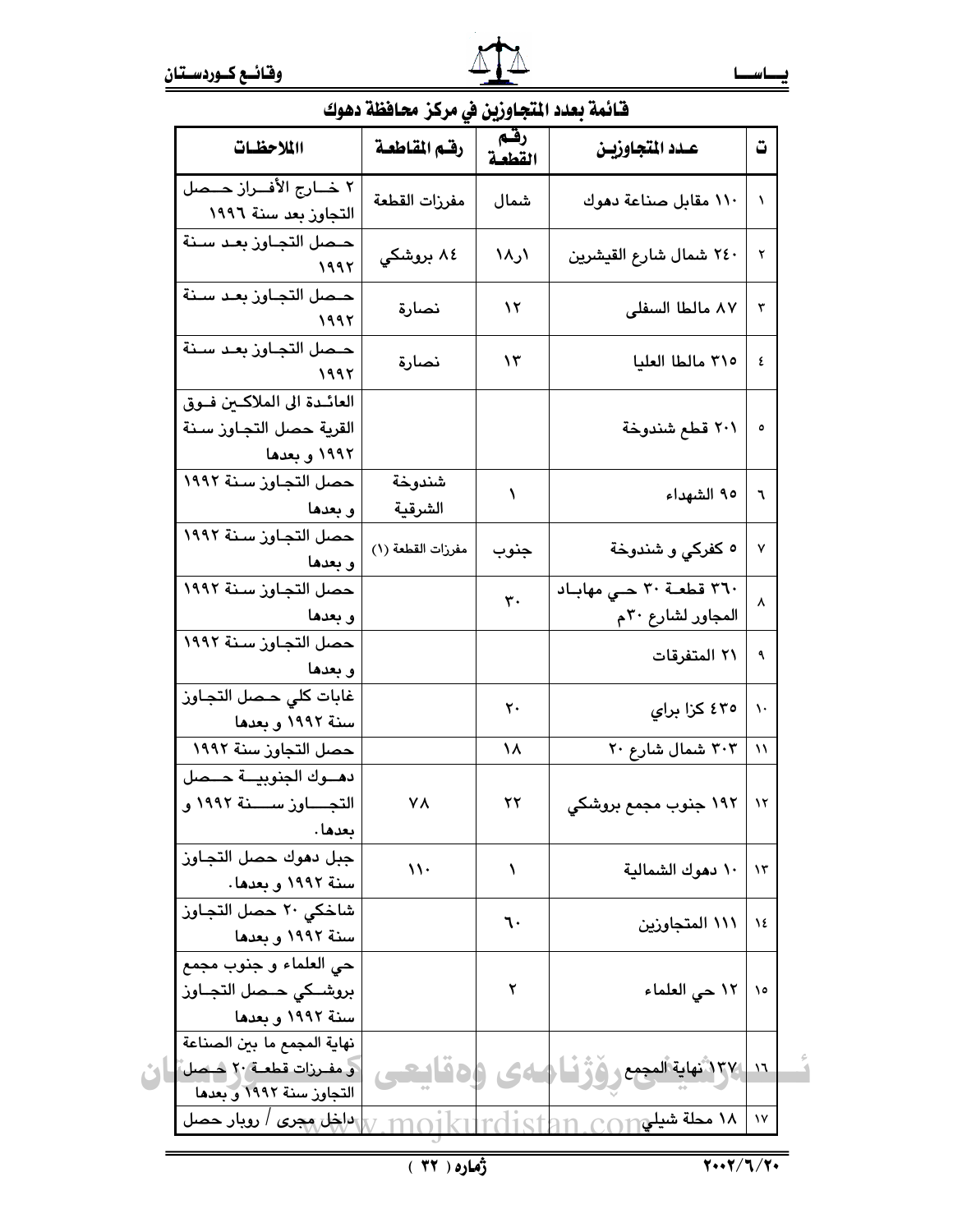| التجـــاوز ســــنة ١٩٩٢ و    |                      |                                |    |
|------------------------------|----------------------|--------------------------------|----|
| بعدها .                      |                      |                                |    |
| حي العسكري تحت الجـامع       |                      |                                |    |
| حصل التجاوز سنة ١٩٩٢         |                      | ٢٥ حي العسكري                  | ۱۸ |
| و بعدها.                     |                      |                                |    |
| حصل التجاوز سنة ١٩٩٢ و بعدها |                      | ۱۹۹ شمال مفرزات قطعة ۲۰ نزاركي | ۱۹ |
| ۸٤ بروشــــکی حـــــصل       |                      |                                |    |
| التجــــاوز ســــنة ١٩٩٢ و   | من ٧٤٦/٨ لغاية ٧٤٦/٨ | ۸۳ مقابل الصلاوی               | ٢٠ |
| ىعدھا                        |                      |                                |    |
| حصل التجاوز سنة ١٩٩٢         |                      |                                | ۲۱ |
| و بعدها                      |                      | ١٠ ضمن المنطقة الصناعية        |    |

### العسدد

٢٩٢٧ مجموع المتجاوزين في مركز محافظة دهوك ١٦٤٦ مجموع المتجاوزين في أقضية و نواحي دهوك ٤٥٧٣ - المجموع العام للمتجاوزين في محافظة دهوك

|  |  |  | عـدد المتجاوزين في أفضيــة و نــواحي دهــــوك |  |
|--|--|--|-----------------------------------------------|--|
|--|--|--|-----------------------------------------------|--|

| االملاحظات                                       | رقهم<br>المقاطعة | رقم القطعة                    | عـدد المتجاوزيـن      | ت |
|--------------------------------------------------|------------------|-------------------------------|-----------------------|---|
| بردهرهش صغير حصل التجاوز<br>سنة ١٩٧٩ و بعدها     | ٦٠               | 7/1                           | ۲٤ مط<br>بردەرەش      | ١ |
| بردهرهش صغير حصل التجاوز<br>سنة ١٩٧٩ و بعدها     | ٦٣               | $\binom{1}{1}$                |                       |   |
| بردةرةش صغير حصل التجاوز<br>سنة ١٩٧٩ و بعدها     | ٦٣               | $VV1/\sqrt{2}$                |                       |   |
| بردهرهش صغير حصل التجاوز<br>سنة ١٩٧٩ و بعدها     | ٦٣               | $VVE/\gamma$                  |                       |   |
| بردهرهش صغير حصل التجاوز<br>سنة ١٩٧٩ و بعدها     | ٦٣               | V19/1                         | ۱۸ محلـ<br>بردەرەش    | ۲ |
| بردهرهش صغير حصل التجاوز<br>سنة ١٩٧٩ و بعدها     | ٦٣               | $V$ $\circ / \circ$           |                       |   |
| بـردةرةش صـغير حـصل التجـاوز<br>سنة ١٩٧٩ و بعدها | ٦٣               | $V \circ Y/\lambda$           |                       |   |
| بردهرهش صغير حصل التجاوز<br>سنة ١٩٧٩ و بعدها     | ٦٣               | $75/0$ و                      |                       |   |
| خيلكي صغير حصل التجاوز سنة<br>١٩٧٩ و بعدها       | ٨Y               | $\epsilon \cdot \mathbf{1}/9$ | <sup>0۲</sup> بردهرهش | ٣ |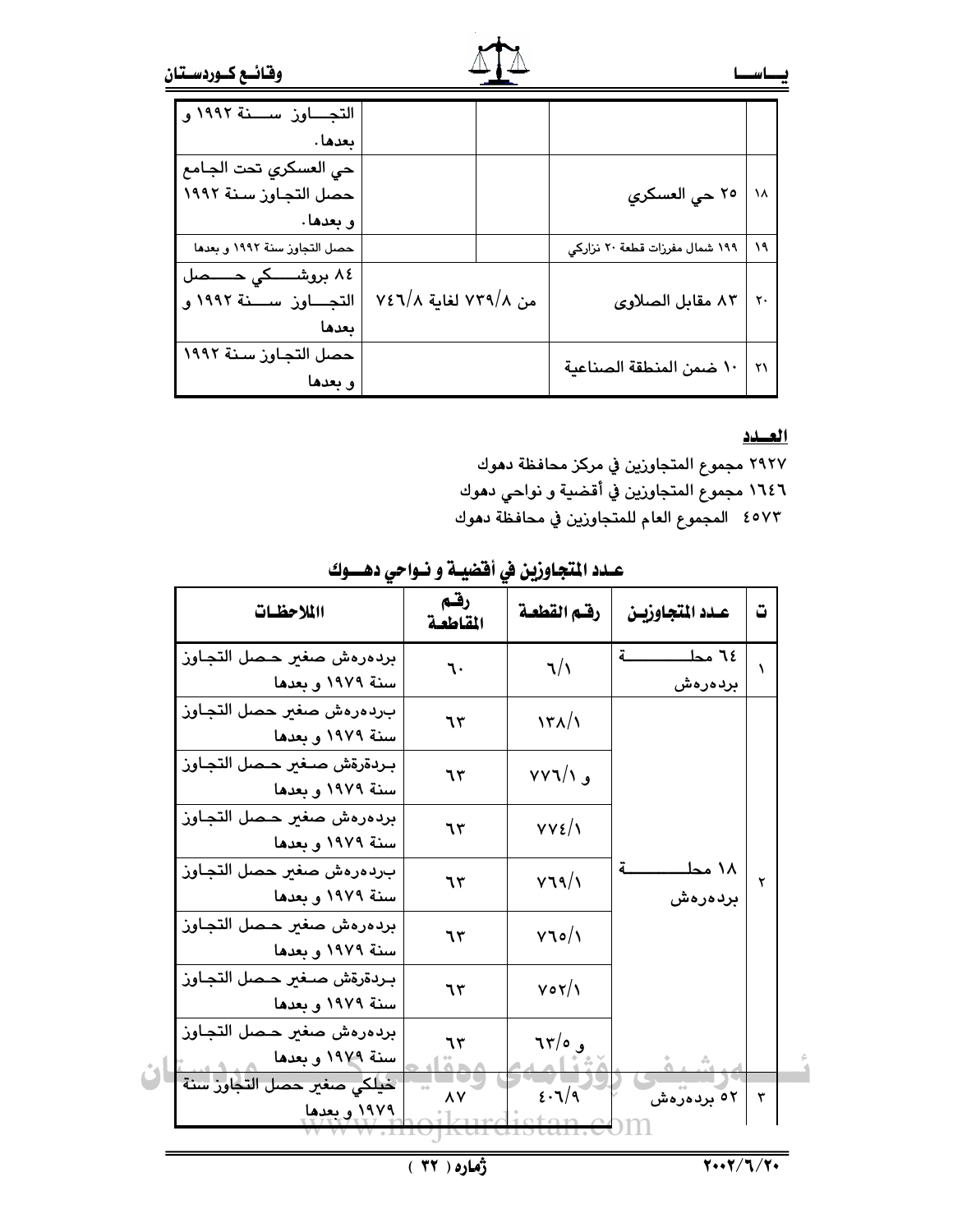|  | وقائسع كسوردستان |
|--|------------------|
|  |                  |

| خيلكي صغير حصل التجاوز سنة<br>۱۹۷۹ و بعدها                              |                   | ٨Y       | و ۹/ه                     |                               |   |
|-------------------------------------------------------------------------|-------------------|----------|---------------------------|-------------------------------|---|
| خيلكى صىغير حىصل التجاوز سىنة<br>۱۹۷۹ و بعدها                           |                   | ٨Y       | و ۱/۱۱                    |                               |   |
| بردةرةش صغير حصل التجاوز<br>سنة ۱۹۷۹ و بعدها                            |                   |          | 7/1                       | <sup>ه</sup> بردەرەش          | ٤ |
| جبل دهوك حصل التجاوز سنة<br>۱۹۹۱ و بعدها                                |                   |          | ۸۹۷/۱ و/ ۷۰۰              | ۲۸ بردهرهش                    | ٥ |
| شاخكي و شارع ٣٠ حـمل<br>التجاوز سنة ١٩٩١ و بعدها                        | و ۲۸۰/۱           |          |                           |                               |   |
| ٦٣ حصل التجاوز سنة ١٩٩١ و<br>بعدها                                      | و۱/ ۱۲۸ و ۱۲/۶م   |          |                           |                               |   |
| ٦٣ حصل التجاوز سنة ١٩٩١ و<br>بعدها                                      | و ٦٢٨ او١٢/٤م     |          | ۸۸ بـــــــردەرەش<br>صغير | ٦                             |   |
| داخــل مجــری / رویـــار حـــصل<br>التجاوز سنة ١٩٩١ و بعدها             |                   |          |                           | ۱۸۰ بردەرەش<br>العشائر السبعة | ٧ |
| حى العسكرى تحت الجامع حصل<br>التجاوز سنة ١٩٩١ و بعدها                   |                   |          | $\epsilon$ ۲/۲ و ۲۲/۲ د   |                               |   |
| حسى العسكري تحست الجسامع<br>حـــصل التجـــاوز ســــنة ١٩٩١ و<br>بعدها   | $\epsilon$ و ۲۹/۲ |          | ۸٤۳ زاخو مناطق<br>مختلفة  | ٨                             |   |
| خرابة بابك قطعـة ٥٢٣/٣ و قطـع<br>مختلفة حصل التجاوز سنة ١٩٩١<br>و بعدها | ۱٦                |          | <b>717</b>                |                               |   |
| أطـراف قــضاء سميــل حــصل<br>التجاوز قبل الأنتفاضة و بعدها             |                   | ۱و۲ سمیل |                           | ۳٦٩ سميل                      | ٩ |

مجموع عدد المتجاوزين في أقضية و نواحي دهوك (١٦٤٦)